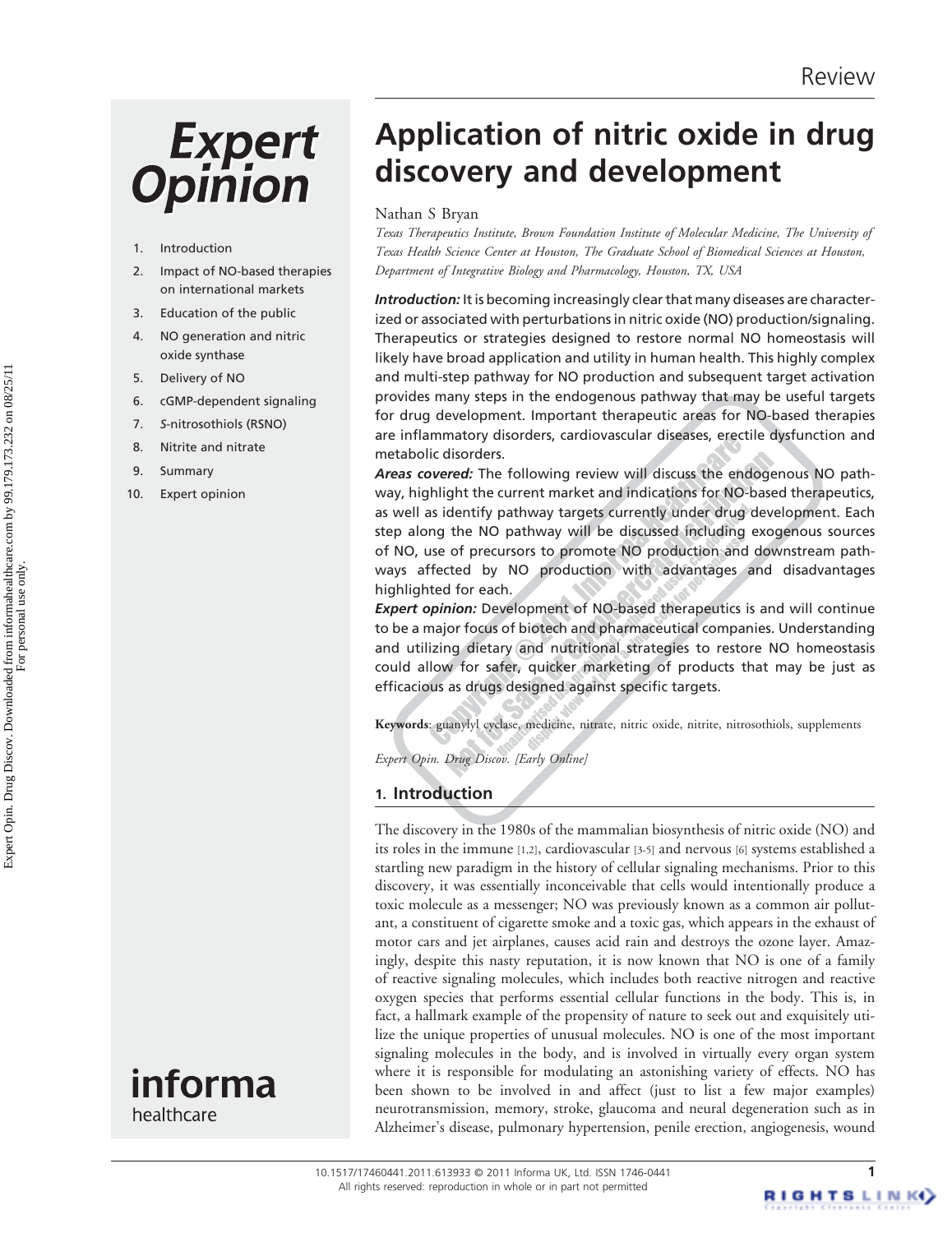#### Article highlights.

- . Nitric oxide (NO) is one of the most important molecules produced in the human body.
- . Many human diseases are associated with insufficient NO production.
- . Strategies or therapeutics designed to restore or enhance NO production will have a profound impact on human disease and public health.
- . There are a number of technologies being developed as NO-based therapies.
- . Nutritional strategies aimed at preventing the decline in NO production are likely to become first line of defense for chronic disease

This box summarizes key points contained in the article.

Expert Opin. Drug Discov. Downloaded from informahealthcare.com by 99.179.173.232 on 08/25/11 Expert Opin. Drug Discov. Downloaded from informahealthcare.com by 99.179.173.232 on 08/25/11 For personal use only.

healing, atherogenesis, inflammation such as arthritis, nephritis, colitis, autoimmune diseases (diabetes, inflammatory bowel disease), invading pathogens, tumors, asthma, tissue transplantation, septic shock, platelet aggregation and blood coagulation, sickle cell disease, gastrointestinal motility, hormone secretion, gene regulation, hemoglobin delivery of oxygen, stem cell proliferation and differentiation and bronchodilation. One can then imagine the host of diseases or conditions that may be caused or affected by the body's dysregulation of NO production/signaling. Maintaining NO homeostasis is critical for optimal health and disease prevention and developing drugs or therapeutics to accomplish this will have a profound effect on public health.

It is appreciated that too little NO is associated with a number of human conditions but also too much NO produced under chronic inflammatory conditions is toxic and harmful. Therefore, maintaining physiological levels of NO is key to restoring NO homeostasis. Although there are several conditions where inhibition of NO production may have therapeutic utility such as sepsis, chronic inflammation, that is, inflammatory bowel disease, etc. and even some neurological disorders, the focus of this review is directed exclusively on problems associated with diminished NO production and the therapeutic effects of NO enhancement through a number of different strategies and technologies.

The discovery of the NO pathway represented a critical advance in the understanding of cell signaling and subsequently into major new advancements in many clinical areas including, but not limited to cardiovascular medicine. This seminal finding was viewed as so fundamentally important that the Nobel Prize in Physiology or Medicine was awarded to its discoverers, Drs. Louis J. Ignarro, Robert F. Furchgott and Ferid Murad in 1998, 11 years after NO was identified. The Swedish Nobel Assembly sagely noted, 'The signal transmission by a gas that is produced by one cell, penetrates through membranes and regulates the function of another cell, represents an entirely new principle for signaling in biological systems'. It was shocking to realize that NO, a colorless, odorless gas, was able to perform such important biochemical functions in selective and specific cell signaling events. Dr. Valentin Fuster, then president of the American Heart Association, noted in a 1998 interview that 'the discovery of NO and its function is one of the most important in the history of cardiovascular medicine'. More than a decade after the Nobel Prize was awarded for the discovery of NO and after more than 120,000 scientific papers have been published on it, we still don't have a firm grasp on its production and regulation or understand all of its biological functions.

What we do know is that continuous generation of NO is essential for the integrity of the cardiovascular system, and decreased production and/or bioavailability of NO is central to the development of many disorders [7]. The production of NO from L-arginine (L-Arg) is a complex and complicated biochemical process involving a 5-electron oxidation with many co-factors and prosthetic groups carried out by a group of enzymes called nitric oxide synthase (NOS). There are three isoforms of NOS: neuronal NOS (nNOS or NOS 1), inducible NOS (iNOS or NOS 2) and endothelial NOS (eNOS or NOS 3). There are many steps and/or factors that may be altered and affect ultimate NO production. Once produced, NO can be quickly scavenged before it has a chance to perform its actions. It is, therefore, a war of attrition when it comes to producing bioactive NO, and is a remarkable feat that this short-lived gas is responsible for so many essential cellular activities.

Despite NO being recognized by the scientific and medical community as one of the most important molecules produced within the body and being named 'Molecule of the Year' by Science in 1992 [8] and a Nobel Prize in Physiology or Medicine awarded for its discovery, there are currently only three Food and Drug Administration (FDA)-approved products in the market directly related to NO: i) organic nitrates, such as nitroglycerin for the treatment of acute angina (these have been used for centuries long before the discovery of NO); ii) inhaled NO therapy for neonates for treatment of pulmonary hypertension due to underdeveloped lungs and iii) phosphodiesterase (PDE) inhibitors, such as sildenafil, which do not directly affect NO production but act through affecting the downstream second messenger of NO, cyclic guanosine monophosphate (cGMP). With the knowledge gained in the physiology and pharmacology of NO, better and new drugs are being designed not only for cardiovascular diseases but for neurological and several other disorders as well. NO-based therapies include many conventional as well as new therapies where NO plays a role in mechanism of action.

There are a number of NO-based therapies in development, including technologies designed to activate and promote NO synthesis from NOS, NO donating compounds, therapies designed to modulate post-translational protein modifications through S-nitrosation and therapies designed to affect or prolong downstream signaling pathways from NO. The method of delivery of NO and cellular and molecular specificity is of utmost importance. Delivery of NO through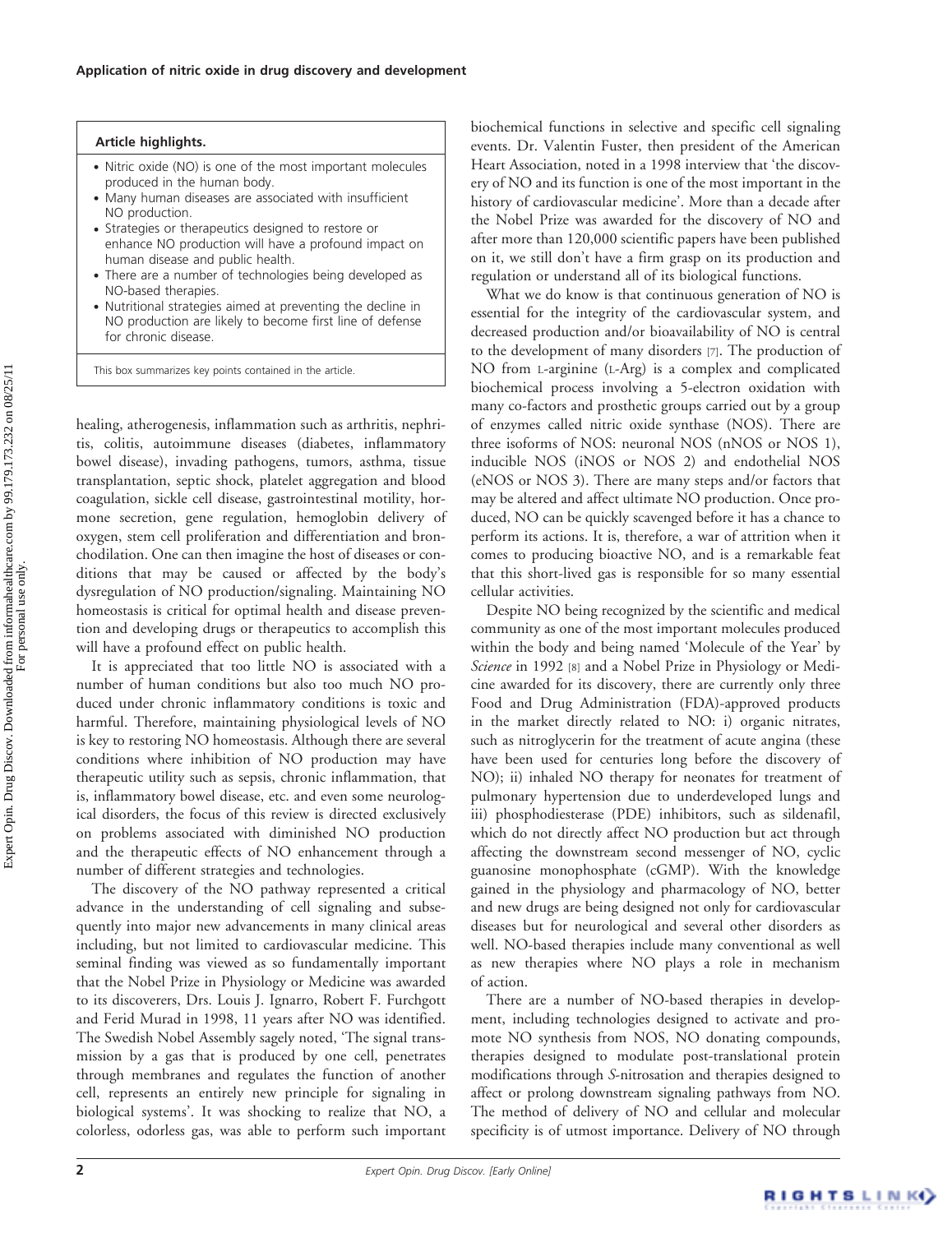controlled and enzymatic metabolism of organic nitrates is an effective acute treatment for angina [9], but still not without some adverse effects when used chronically [10,11]. The safe delivery of NO gas through inhalation therapy is also now in practice [12].

A substantial knowledge of the NO signaling pathway has been gained during the past three decades. The current state of the art of NO-based research will be discussed and some of the potential molecular targets for drug development. It is prudent at this juncture to discuss the market for NObased therapies which is an important consideration given the enormous time and capital investment in developing drugs.

# 2. Impact of NO-based therapies on international markets

Most of the commercial developments of NO-based products/technologies have taken place in North America with Europe in the second place. Conventional products, primarily dietary supplements or traditional medicines with NO activity are marketed all over the world. As NO-based therapies and products develop and get approved in the USA and Europe, they are expected to be prominent in the international markets in a very short time period. This is due to the international appreciation of NO in health and disease by researchers and physicians. Some of these technologies may not be classified as NO therapies but merged with categories of traditional pharmaceuticals and biotechnology products. For example, NOS gene delivered by gene therapy might be classified under gene therapy. NO-donating non-steroidal anti-inflammatory drugs (NSAIDs) might remain under the categories of traditional NSAIDs with innovative action. In the worldwide pharmaceutical market, share of drugs where NO is involved in the mechanism of action was US\$58 billion in 2009 and is projected to rise to US\$102 billion in 2014 and US\$147 billion in 2019 as new drugs with NObased mechanisms are introduced into the market [13]. In fact, most large pharmaceutical companies have a division committed to NO-based therapies and many new start-ups are founded on intellectual property around NO.

# 3. Education of the public

Education of the public about NO not only assumes importance for promotion of health products based on NO, especially non-pharmaceutical products such as dietary supplements, but also assumes importance for pharmaceutical products as many patients want to understand what their physicians are prescribing them. Most studies on NO are published in the scientific literature but not many lay people or consumers are familiar with it. In a survey conducted for Herbalife Inc. by NFO Plog Research Inc. in 2003, 67% of respondents indicated they had heard of NO yet less than 1% of the respondents could correctly identify that NO was a blood circulation aid. Only 5.9% understood that increasing their NO levels could improve their cardiovascular health and 24% of the respondents confused NO with laughing gas (nitrous oxide) [13]. No recent survey has been reported but the public knowledge of NO is still relatively poor. Public knowledge is likely to increase as new NO-based therapies hit the market.

# 4. NO generation and nitric oxide synthase

In order to get a sense of the drug targets for the NO pathway, it is important to first describe the pathway for endogenous production. Our understanding of the process leading to cardiovascular diseases is allowing us to adopt principles of therapy that may be more beneficial for patients. For instance, hypertension, particularly in high-risk patients, is a result of loss of balance and the absence of the ability to vasodilate normally. The interaction between the endothelial cell and the smooth muscle cell is very important in this process. Specifically, NO produced by the endothelial cells is responsible for smooth muscle relaxation. Gaseous NO diffuses across the endothelial cell and into the underlying smooth muscle cell, where it stimulates the pathway of soluble guanylyl cyclase (sGC) to produce vasodilatation [14]. (The demonstration of NO-activating sGC was a seminal discovery that led to the Nobel Prize for Ferid Murad.) Normal endothelium maintains vascular tone and blood viscosity, prevents abnormal blood clotting and bleeding, limits inflammation of the vasculature and suppresses smooth muscle cell proliferation [15]. Abnormal endothelium causes increased inflammation and hypertrophy of the smooth muscle cells, promotes thrombosis and vasoconstriction, leading to the rapid growth of atherosclerotic plaques. Therefore, understanding endothelial cell biology will be imperative as researchers develop newer compounds that may enhance NO bioavailability within the vasculature.

NO was shown to be a potent vasodilator, inhibitor of platelet aggregation and active species of nitroglycerin [3] before the discovery of endothelium-derived relaxing factor (EDRF) in 1980 [5]. (The discovery of EDRF by Furchgott marked the beginning of the NO field.) The first endogenous pathway to be discovered is through oxidation of L-Arg to nitrite [2] (first demonstration that cells utilized L-Arg for cytotoxicity in the immune system). It was only later realized that NO is an intermediate in that cycle [16] (seminal paper showing production of NO by immune cells). NOS enzymes produce NO by catalyzing a five-electron oxidation of a guanidino nitrogen of L-Arg. Oxidation of L-Arg to L-citrulline occurs via two successive mono-oxygenation reactions producing  $N^{\omega}$ -hydroxy-L-arginine as an intermediate. Two moles of  $O_2$  and 1.5 moles of NADPH are consumed per mole of NO formed [17]. NOS enzymes are the only enzymes known to simultaneously require six bound co-factors/ prosthetic groups: flavin adenine dinucleotide (FAD), flavin mononucleotide (FMN), nicotinamide adenine dinucleotide phosphate (NADPH), heme, tetrahydrobiopterin  $(BH<sub>4</sub>)$  and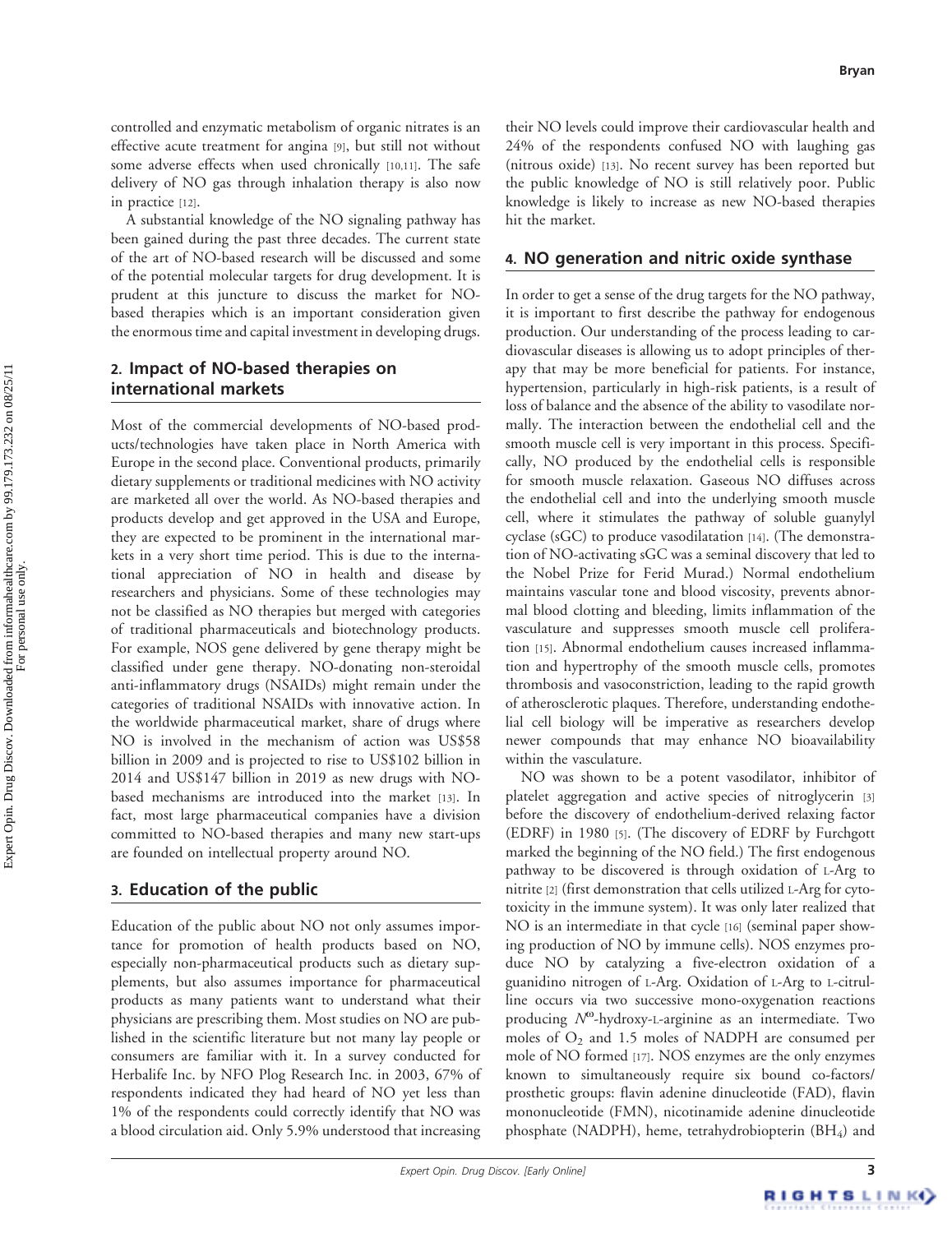$Ca<sup>2+</sup>$ -calmodulin (CaM). All three NOS isozymes are catalytically self-sufficient provided all required substrates and cofactors are available. Enzyme-bound calmodulin facilitates the transfer of electrons from NADPH to the flavoprotein domain of NOS and also from the flavins to the heme domain of NOS [18]. These electrons are used to reduce the iron to the ferrous state so that it can bind oxygen, which is incorporated into the substrate, L-Arg, to generate NO plus L-citrulline. CaM also facilitates NADPH-dependent reduction of cytochrome c and ferricyanide in  $BH<sub>4</sub>$ - and heme-depleted nNOS [19].

A simplified illustration of the L-Arg-NO pathway is shown in Figure 1. Under healthy normal conditions, NO production typically proceeds quite efficiently. This pathway is illustrated in the top half of Figure 1. However, if there is a problem with L-Arg uptake or L-Arg production from L-citrulline, or if any of the co-factors become limiting due to oxidative stress, NOS uncoupling or conditions of hypoxia where oxygen is limited, then NO production from NOS shuts down, and in many cases NOS then produces superoxide instead [20]. Once NO is produced this is only half the battle. NO then has to diffuse to its specific cellular target either acting in an autocrine or paracrine fashion, activating downstream pathway such as sGC or modifying thiols through nitrosation reactions. Regulation of protein nitrosothiols is mediated through S-nitrosoglutatione reductase (GSNOR) which was recently identified as a key mechanism for NObased signaling [21]. When the cell can no longer maintain NO production or regulate NO signaling pathway, the consequences are profound. Strategies to restore NO production and signaling will now be discussed.

# 5. Delivery of NO

Targeted delivery of NO at precise cellular locations poses an extreme challenge with respect to recapitulating physiological production of NO. There are several methods of delivery of NO which will only be mentioned briefly. The most common and effective for targeted delivery to the pulmonary circulation is inhaled NO [12]. There are also biomaterials being developed for sustained release of NO for topical applications for wound healing, infections, etc [22]. Nanoparticle delivery of NO is an emerging field, particularly in cancer biology [23]. NO-eluting stents [24] or NO-coating of orthopedic implants for preventing biofilm growth and infection [25] is an area of active development. This review will focus primarily on cardiovascular targets for drug development on restoring NO homeostasis rather than the different methods of delivery but should not trivialize the importance of targeted delivery of NO.

# 5.1 NO donating drugs

NO donors were really the first class of NO-based therapies. NO donors comprise a heterogeneous group of different chemical classes of compounds that either decompose spontaneously or are metabolized in cells and tissues to generate NO. As diverse as the chemistries of the individual agents and the pathways that lead to NO formation from them are, so are the differences in their pharmacodynamic, pharmacokinetic and toxicological properties. A common feature of all of these compounds is that they can relax isolated blood vessels in vitro (hence, the older designation, 'nitrovasodilators') and, depending on their mode and rate of biotransformation, are principally capable of enhancing blood flow and lowering blood pressure in vivo. Nitrovasodilators are used in the management of various acute and chronic cardiovascular pathologies. Their pharmacological effects are mediated biochemically via the release of NO in the vasculature independent of endogenous eNOS [14]. Once liberated, NO activates sGC in the smooth muscle, increases the concentrations of the secondary messenger cGMP, alters calcium flux and ultimately causes relaxation [3]. Only a select few compounds are in clinical use today, however, all these drugs had been introduced into medical practice long before the discovery of NO as a biological signaling molecule. Clinically available NO donors approved for use in the USA in patients with cardiovascular disease include nitroglycerin (GTN), isosorbide dinitrate (ISDN), isosorbide mononitrate (IS-5N), amyl nitrite and sodium nitroprusside (SNP). Pentaerythrityltetranitrate (PETN) has been approved for use in the USA for many years, but has been largely replaced by ISDN and IS-5N. Nicorandil and molsidomine (which is converted to the active moiety, 3-morpholinosydnonimine (linsidomine, SIN-1), in vivo) are not approved for use in the USA, but, like PETN, are available abroad.

GTN has been used for well over a century to treat angina pectoris, myocardial infarction and heart failure, and continues to remain a mainstay of therapy in the management of these conditions. In 2001, GTN was prescribed for the treatment of angina more than 2 million times in the USA alone [26]. In addition to its anti-anginal benefits, GTN has been found to induce ischemic preconditioning [27], a physiologic phenomenon that can protect the heart from lethal ischemia. Recently, GTN has also been demonstrated to be beneficial in non-cardiovascular contexts, including pain management [28], treatment of chronic anal fissure [29], preservation of organs for transplantation [30] and overall response and time to progression in patients with inoperable small cell cancer [31]. Collectively these reports highlight the multitude of therapeutic applications of NO and the subsequent cell signaling pathways. The chemical structure of GTN is shown in Figure 2.

The beneficial pharmacological effects of nitrovasodilators are severely limited by the rapid development of tolerance to their vasodilatory effects [32]. In order for organic nitrates to maintain their vasodilatory effects when used clinically, an 8 - 12 h nitrate-free period needs to be incorporated. This interruption complicates organic nitrate therapy in patients who may require around-the-clock angina protection. Interestingly, in contrast to the vasodilatory effects, tolerance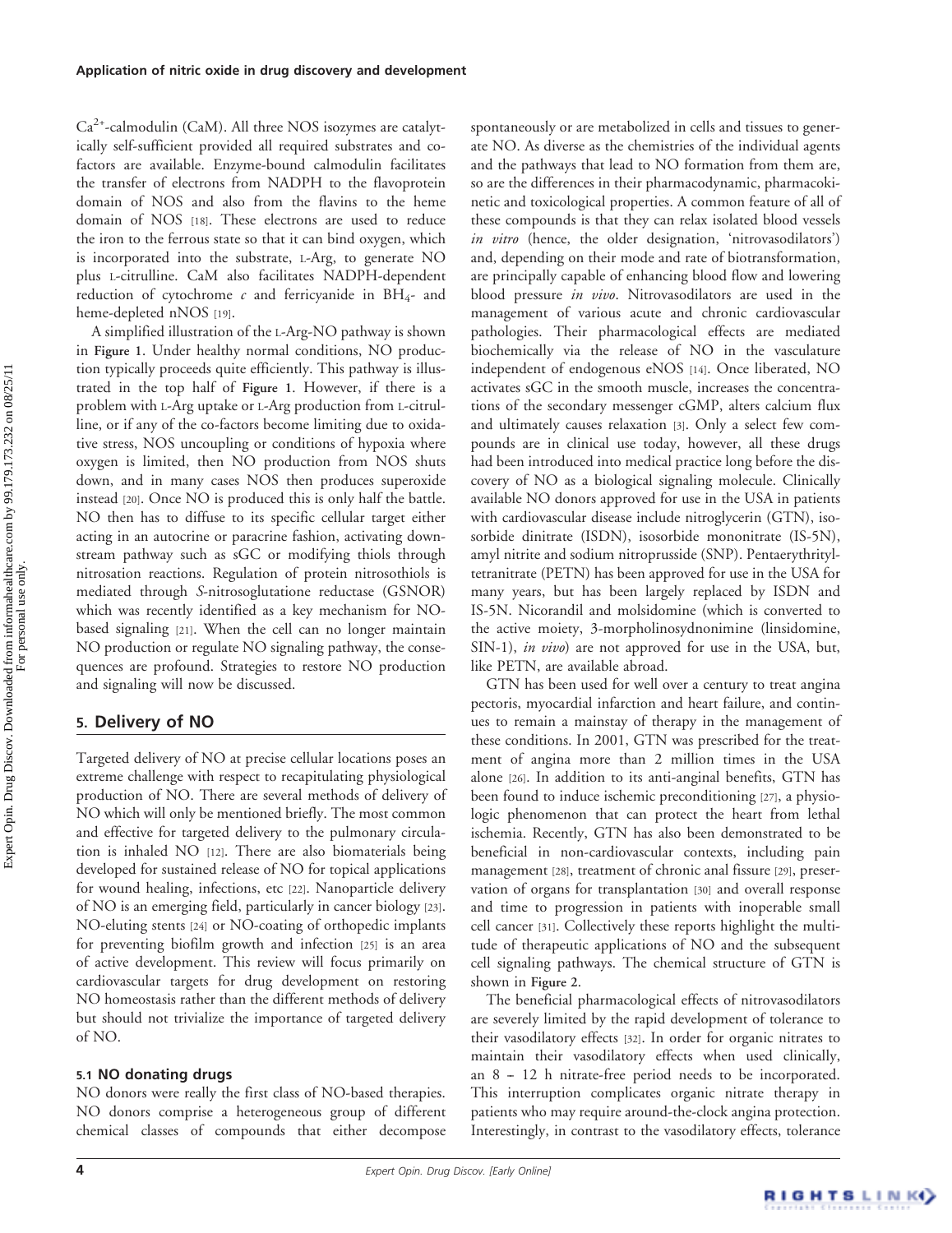#### The L-arginine-nitric oxide pathway



Figure 1. The NO pathway.

development to the platelet anti-aggregatory effects of organic nitrates does not appear to be significant [33]. The mechanisms of nitrate tolerance have been described as a 130-year-old mystery [34]. Nitrate tolerance exhibits several major features, namely: i) sulfhydryl (-SH) involvement: nitrate-induced vasodilation is facilitated by the presence of free -SH groups [35]. Modifications or depletion of free -SH have been proposed as a mechanism of vascular tolerance, [36] widely known classically as the Needleman sulfhydryl depletion hypothesis. However, conflicting findings have been observed based on lack of demonstrated sulfhydryl depletion, as well as incomplete prevention or reversal by exogenous sulfhydryl repletion [37]; ii) multiple consequences of chronic nitrate exposure: nitrate tolerance is accompanied by a myriad of events, including reduced organic nitrate metabolism to NO and inactivation of aldehyde dehydrogenase-2 (ALDH2) [38], neurohormonal counter-regulation, presence of withdrawal rebound, presence of vascular oxidative stress, including increased  $O_2$ <sup>+</sup> accumulation [39], and extensive alteration of gene expression in the rat aorta [40]. Partial avoidance/ reversal of nitrate tolerance can be accomplished by a variety of agents such as N-acetylcysteine [41], vitamin C [42], vitamin E [43], folic acid [44], L-Arg [45], carvedilol [46], hydralazine [47], etc. Although eNOS uncoupling has been proposed as a mechanism of nitrate tolerance [48], eNOS knockout mice also exhibited this phenomenon [49].

Chronic and long-term organic nitrate therapy has been associated with reduced survival when used in patients with coronary artery disease [50] but the underlying mechanisms are not known. It is clear, however, that use of organic nitrate therapy leads to increased vascular oxidative stress which in turn can produces endothelial dysfunction [51]. Organic nitrate therapy causes an increased production of reactive oxygen species and reactive nitrogen species via several mechanisms including increased activity of NADPH oxidase and uncoupling of both NOS and mitochondrial respiration [51]. As a result, use of these compounds is limited to acute treatments, such as acute angina or for emergency hypertensive crises.

### 5.2 Diazeniumdiolates

Diazeniumdiolates, compounds of structure  $R_1R_2NN$  $(O)$  = NOR<sub>3</sub>, which have also been called NONOates, have proven useful for treating an increasing diversity of medical disorders in relevant animal models [52]. NONOates are generated by exposing various nucleophile compounds to NO gas at a few atmospheres of pressure. The resulting compounds are stable as a solid and highly soluble in aqueous solution, releasing 2 moles of NO per mole of donor compound. The simple reaction scheme for diethyl NONOate is shown in Figure 3. Decomposition rates are dependent on pH, temperature and the chemical characteristics of the donor compound, generating compounds whose NO generation rate can be predicted and adjusted. NO release from the NONOate complex is not dependent on exogenous thiols. A distinct advantage of this class of NO donors is that they generate NO spontaneously, without any need for electron transfer, co-factors, metabolic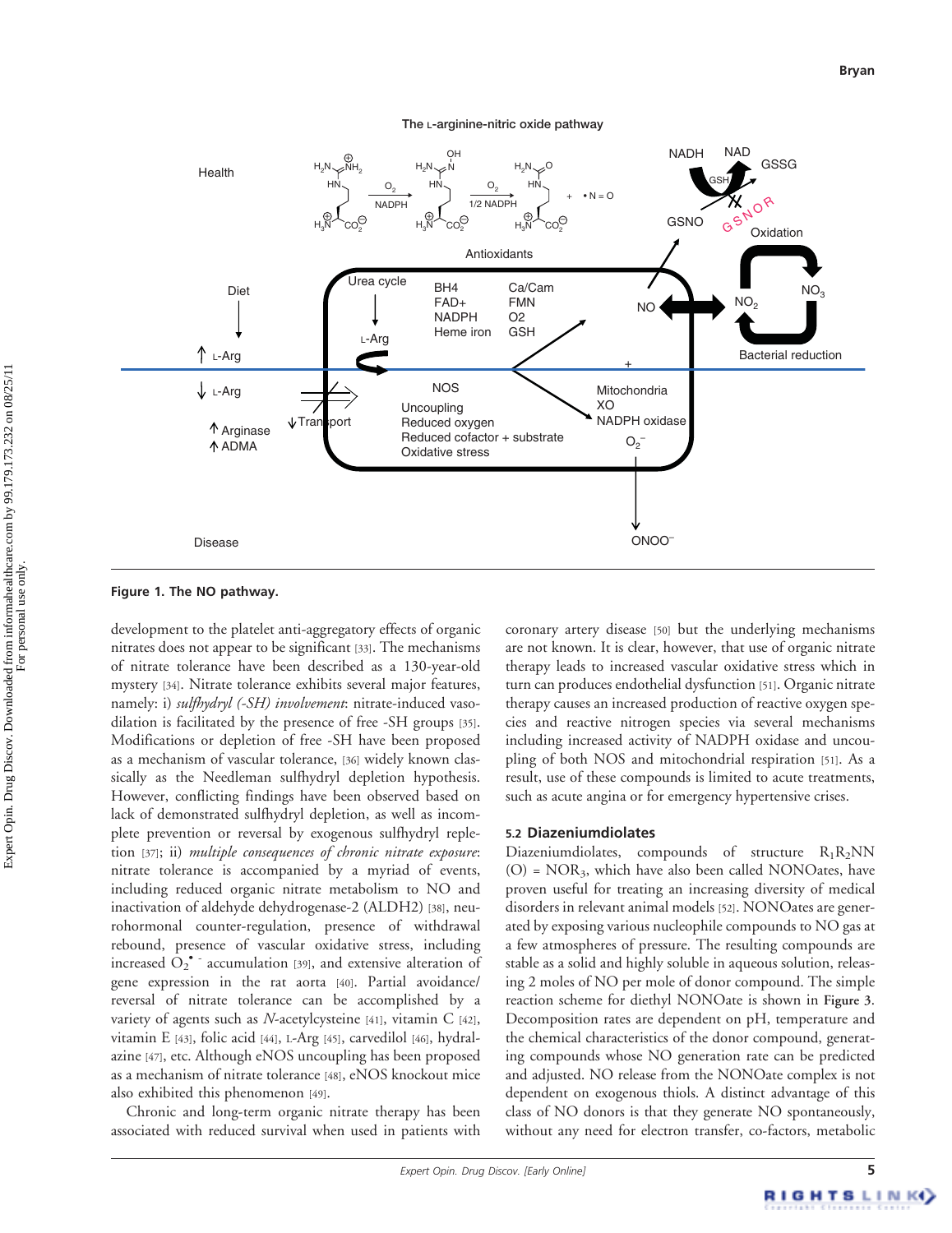

Figure 2. Structure of nitroglycerin.

activation or oxidation--reduction activation. A disadvantage is the spontaneous NO release which presents a challenge for targeted delivery. To provide a means of targeting NO release, photosensitive precursors to diazeniumdiolates have been developed. There are three different classes of photo-triggered diazeniumdiolates: 2-nitrobenzyl derivatives, metasubstituted benzyl derivatives and naphthylmethyl and naphthylallyl derivatives [53]. This photo-triggered diazeniumdiolate derivative may prove useful in future pharmacological investigations. Examples of potential applications include inhibition of restenosis after angioplasty, preparation of thromboresistant medical devices, reversal of vasospasm and relief of pulmonary hypertension. Although these compounds show promise in preclinical studies, they have yet to be tested in human clinical trials.

### 5.3 NO-hydrid drugs

In the last few years, a revision of the 'one-compound-onetarget' paradigm has led pharmacologists and pharmaceutical chemists to develop new classes of molecules which combine different pharmacodynamic properties. This innovative strategy has produced hybrid drugs, with a dual mechanism of action: i) the slow release of NO and ii) another fundamental pharmacodynamic profile. These drugs have been obtained by inserting appropriate NO-donor chemical groups (i.e., nitrate esters, nitrosothiols, etc.), linked to a known drug, by means of a variable spacer moiety. This theory has opened up the possibility of designing new drugs that are capable of delivering NO into tissues and the bloodstream in a sustained and controlled manner. This objective has been achieved by grafting an organic nitrate structure onto existing drugs through chemical spacers, such as aliphatic, aromatic or a heterocyclic chain. The approach has led to the synthesis of several new chemical entities whose pharmacological profile challenges the parent drug, not only on the basis of new properties, but also with respect to a better safety profile. These new pharmacodynamic hybrids present the advantage of combining a basic mechanism of action (e.g., cyclooxygenase (COX) inhibition, beta-antagonism or angiotensin-converting enzyme (ACE) inhibition) with a slow release of NO, which may be useful either to reduce adverse side effects (e.g., the gastrotoxicity of NSAIDs), or to improve the effectiveness of the drug (e.g., conferring direct vasorelaxing and anti-platelet effects on an ACE inhibitor). Leading this charge are the NO-NSAIDs. NSAIDs, including those that are selective for COX-2, are

among the most widely used drugs. However, these drugs produce significant side effects in the gastrointestinal and cardiorenal systems, which greatly limit their utility. In recent years, the new NO-NSAIDs have been developed that appear to offer significant advantages over conventional and Cox-2-selective NSAIDs [54]. NO-NSAIDs are derivatives of conventional NSAIDs, which are able to release NO over prolonged periods of time. The combination of balanced inhibition of the two main isoforms of COX with controlled release of NO yields a series of drugs that exert anti-inflammatory and analgesic activities in a wide range of settings, and have markedly reduced gastrointestinal and cardiorenal toxicity [55]. Recent clinical trials of NO-NSAIDs have provided a 'proof of concept' that is completely consistent with preclinical characterization of these compounds [56]. Many pharmaceutical companies have invested millions of dollars in this strategy and although the preclinical and clinical data looked very promising, in 2010 the US FDA outright rejected the first of its kind naproxcinod Sophia Antopolis, France, a NO-naproxen drug developed by NicOx. The FDA review recommended further trials in humans to assess the safety on a cardiovascular and gastrointestinal level. NicOx spent about 10 years and 100 million euros (US\$127.6 million) to fund the US launch of its lead anti-inflammatory drug. This ruling was a major blow to the strategies and pipeline products of big pharma and small biotech companies. It is currently unclear how industry will respond to further development of this technology.

#### 6. cGMP-dependent signaling

Many of the physiological functions of NO in the cardiovascular, neuronal, gastrointestinal and other systems are mediated through its primary receptor, sGC. sGC is a heme-containing, heterodimeric NO receptor. Soluble GC consists of two subunits,  $\alpha$  and  $\beta$ , which make up the active enzyme. The hemecontaining heterodimer sGC converts guanosine triphosphate (GTP) into the secondary messenger cGMP. Through the production of cGMP, sGC can exert many physiological effects such as mediating vascular smooth muscle tone and motility, phototransduction and maintaining fluid and electrolyte homeostasis [57]. To do this, cGMP acts directly with downstream effectors such as the family of cGMP-dependent protein kinases (PKGs), cyclic nucleotide-gated channels (CNGs) and cGMP-regulated PDEs [58-60]. The sGC activity increases more than 200-fold in response to NO [61]. This signal is quickly removed by the action of PDE 5A enzyme. However, in order for sGC activation and downstream signaling to occur, there must be at least some level of bioactive NO produced to bind to target. In conditions of NO insufficiency, this pathway is not activated at all or is severely compromised.

To circumvent this problem, many allosteric regulators of sGC which provide NO-independent activation have been developed. Impaired bioavailability and/or responsiveness to endogenous NO has been implicated in the pathogenesis of cardiovascular and other diseases [7]. Current therapies that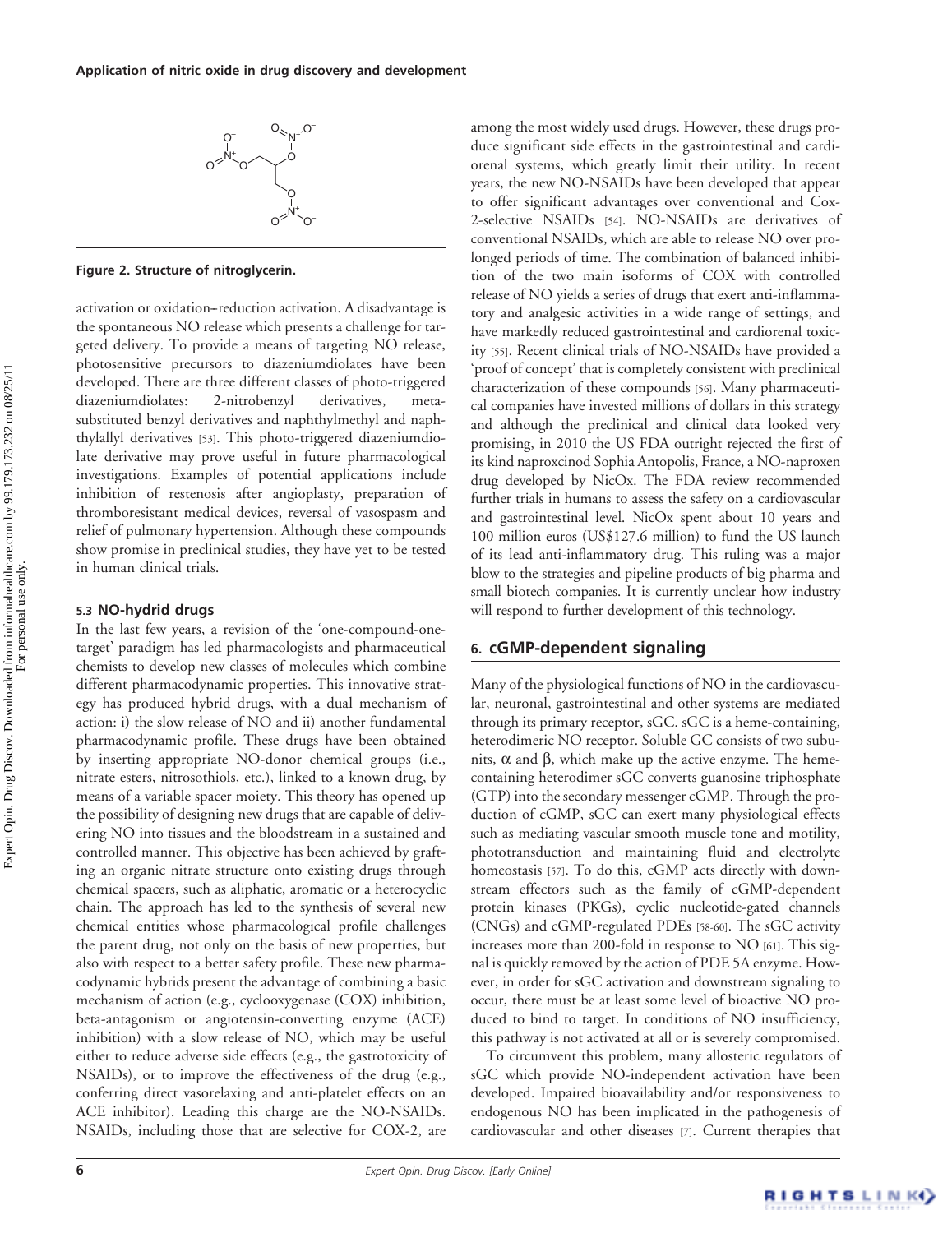

Figure 3. Structure of diethyl NONOate, a simple diazeniumdiolate.

involve the use of organic nitrates and other NO donors have limitations, as discussed previously including non-specific interactions of NO with various biomolecules, lack of response and the development of tolerance following prolonged administration. Compounds that activate sGC in an NO-independent manner might, therefore, provide considerable therapeutic advantages [62]. The recent discoveries of compounds that stimulate or activate sGC independently of NO release allow this venerable pharmacological target to be approached from a completely different perspective. NO-independent but heme-dependent stimulators of sGC, as well as NO- and heme-independent sGC activators, are emerging as valuable tools that could help to elucidate the physiology and pathophysiology of the NO-sGC-cGMP pathway in more detail. The first group of these compounds comprises the heme-dependent sGC stimulators (including YC-1, BAY 41-2272, BAY 41-8543, A-350619 and CFM-1571). These compounds show a strong synergy with NO and a loss of activation after oxidation or removal of the prosthetic heme moiety of sGC. The mechanism of YC-1-dependent activation of sGC is not completely understood because some aspects of it are unsettled. YC-1 alone activates the enzyme only 10-fold, but it potentiates the CO- and NO-dependent activation of sGC, resulting in stimulation of the highly purified enzyme that may be several hundred- to several thousandfold. More recent studies reveal that YC-1 can activate sGC with both heme-dependent and heme-independent mechanisms [63]. The second group comprises the sGC activators (including BAY 58-2667 and HMR-1766), which have been found to require neither NO nor heme, and demonstrate even more pronounced action on the oxidized form of sGC [64]. While these compounds are gaining popularity in drug development, these targets will obviously only affect the NO-cGMP-dependent pathways. As more cGMP-independent pathways of NO are uncovered, this approach will have its limitations.

Along the same line of reasoning, PDE inhibitors were developed first as treatments for hypertension and angina, conditions of NO insufficiency. PDEs are intracellular enzymes that specifically catalyze the hydrolysis of the second messengers cyclic adenosine monophosphate (cAMP) and cGMP to the inactive metabolites AMP and GMP. Among the 11 families of PDEs a number are able to hydrolyze cGMP, but only PDE5 exclusively catalyses the breakdown of cGMP [65]. By counterbalancing cGMP production by guanylyl cyclases, PDE5 is able to decrease cGMP levels very effectively. Thus, PDE5 inhibition increases intracellular cGMP levels and initiates a cGMP-driven cascade of reactions. Ultimately, these pathways decrease intracellular calcium levels, thereby promoting relaxation of smooth muscle cells and a variety of other calcium-dependent processes [58]. Since inhibitors of PDE5 raise intracellular cGMP levels, the effects will be much more pronounced under conditions when cGMP formation is already increased. When it was realized these drugs could induce penile erections, the indication changed from hypertension and angina to erectile dysfunction. In 1998, the FDA approved the use of sildenafil for erectile dysfunction. There are now other PDE5 inhibitors, tadalafil and vardenafil that compete with sildenafil. Collectively, these drugs have annual sales of several billion dollars in the USA alone. These agents may also be beneficial in other disorders such as pulmonary hypertension, Raynaud's syndrome, etc. However, due to the non-selective inhibition of all PDE, there are a number of adverse side effects. The most common adverse effects of PDE inhibitor use include headache, flushing, dyspepsia, nasal congestion and impaired vision, including photophobia and blurred vision. Some report cases of cyanopsia or seeing everything tinted blue. Rare but serious adverse effects found include priapism, severe hypotension especially when taken with other anti-hypertensives, myocardial infarction, arrhythmias, stroke, increased intraocular pressure and sudden hearing loss. These side effects demonstrate the ubiquitous and multi-system involvement of the NO-cGMP pathway. Targeted delivery of PDE inhibitors may provide a more safe and effective drug without the unwanted systemic side effects.

# 7. S-nitrosothiols (RSNO)

S-nitrosothiols are thio-esters of nitrite with the general structure  $R-S-N = O (RSNO)$ ; naturally occurring examples include S-nitrosocysteine, S-nitrosoglutathione (GSNO) and S-nitrosoalbumin, in which R is an amino acid, polypeptide and protein, respectively. S-nitrosothiols can be synthesized from the reaction between thiols and NO or nitrous acid in extremely acidic condition (pH < 3)  $[66]$ . S-nitrosation is a ubiquitous redox-related modification of cysteine thiol which transduces NO bioactivity [67] (Dr. Stamler's group was the first to elucidate and describe post-translational protein modification by NO as a cGMP-independent signaling pathway for NO). As early as 1981, Ignarro's group demonstrated that the bioactivities of certain pharmacological nitrogen oxide (NOx) donors were attributed to reactions with cellular thiols [68], which is several years before making the observation that NO is actually synthesized endogenously in mammalian cells. There is now a large body of literature that implicates RSNO as an intermediate in NO-dependent but sGC-independent signaling processes. S-nitrosothiols may be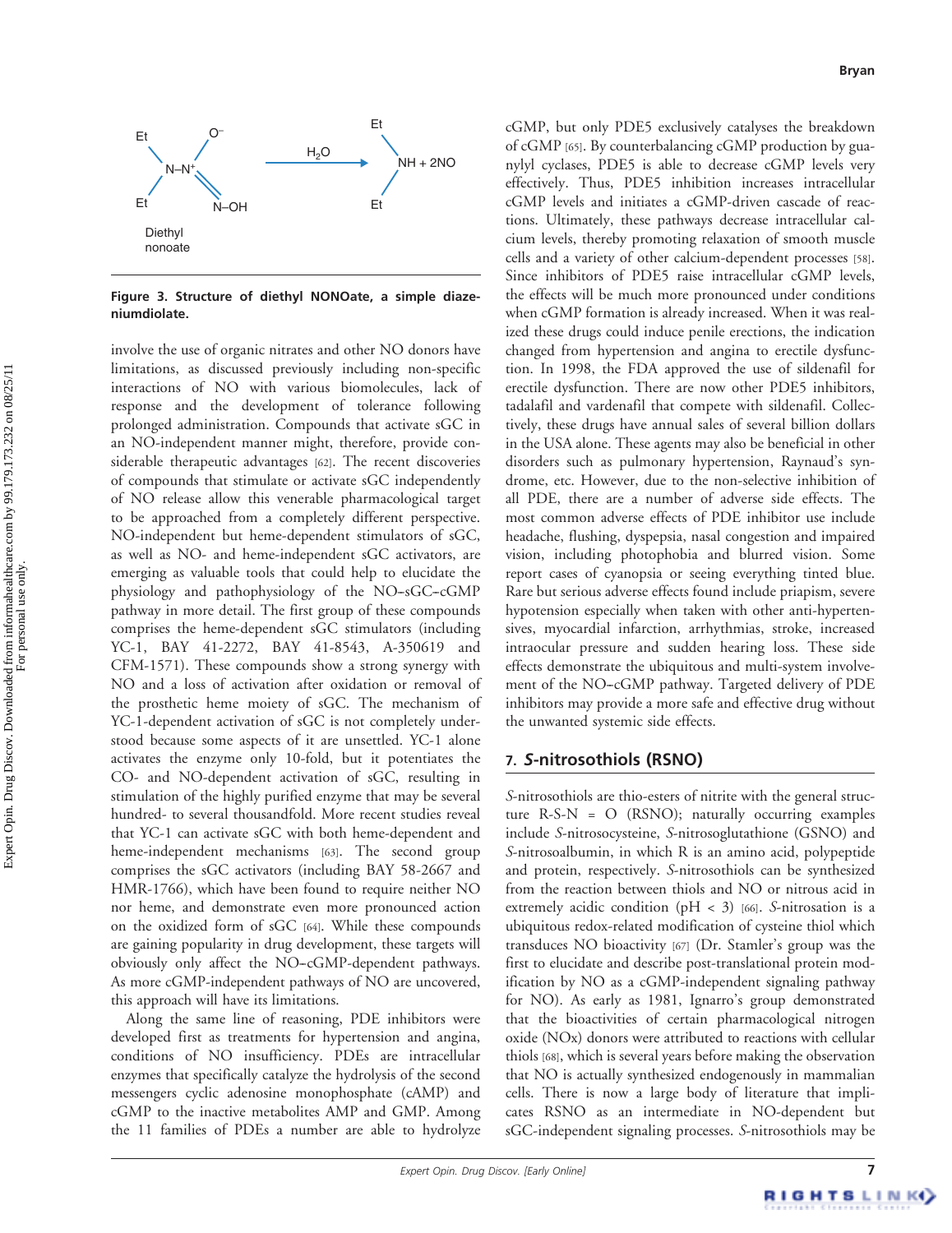NO carriers that mediate vasodilation [69] and may also be integral to the regulation of platelet aggregation [70]. Interest in S-nitrosothiols was heightened by the discovery that NO can react with thiol groups in vivo to form S-nitrosothiols such as S-nitrosocysteine and GSNO [66]. In addition, it can exist in the plasma as an S-nitroso adduct of circulating albumin [70]. Consequently, it has been generally assumed that naturally occurring S-nitrosothiols act as *in vivo* storage sites for NO, which can be released on demand. S-nitrosothiols are susceptible to decomposition by numerous mechanisms, giving rise to NO and the corresponding disulfide. The rate of decomposition is influenced by a number of factors, including metal ions (particularly Cu<sup>+</sup>), transnitrosation, that is, the transfer of NO from S-nitrosothiols to other thiols, enzymatic decomposition, photochemical decomposition, thermal decomposition and reaction with ascorbate. S-nitrosothiols are actively metabolized by cells [71]. Some S-nitrosothiols (S-nitrosocysteine, S-nitrosohomocysteine) can be taken up into cells via amino acid transport system L, whereas others (GSNO, S-nitroso-N-acetylpenicillamine) are not directly transported, but require the presence of cysteine and/ or cystine before the nitroso functional group is transported [72]. S-nitrosothiols are biologically active as vasodilators and inhibitors of platelet aggregation [73]. Due to the fact that these low molecular weight nitrosothiols are similar to EDRF with a longer circulating half-life than NO, make them an ideal candidate for drug development. However, the therapeutic use of S-nitrosothiols such as SNAP (S-nitroso-N-acetyl-D,L-penicillamine) has been limited by their potent vasodilatory effects leading to hypotension.

#### 7.1 GSNO reductase inhibitors

Reactive protein thiols are regarded as major intracellular target of NO [74]. Dysregulation of protein S-nitrosation is associated with a growing list of pathophysiological conditions [74] and altered blood levels of RSNO have been associated with endothelial dysfunction and impaired NO production [75]. Although RSNOs such as SNAP and GSNO are commercially available, none of them has been used therapeutically due to the unpredictable rate of decomposition in the body. By contrast, an increasing number of proteins have been found to undergo S-nitrosation (or nitrosylation as sometimes referred to) in vivo. These S-nitrosothiol proteins have demonstrated an important role in many physiological as well as pathological processes [76].

S-nitrosation has since been implicated in the control of a wide array of protein functions and cell activities [74,77]. Among the growing list of proteins whose activities are regulated by S-nitrosation are included, ion channel proteins, kinases, proteolytic enzymes, transcription factors and proteins involved in energy transduction [74]. Through S-nitrosation of these proteins, NO has been shown to regulate apoptosis, G-protein-coupled receptor-based signaling, vascular tone and inflammatory responses [77-80]. However, cellular signaling events are dictated by specificity and a transient

modification that can quickly and specifically be inactivated to turn off the signal. Whereas S-nitrosation produces the effects of NO inside the body, denitrosation pathways inside the cells terminate the cellular effects of NO. Denitrosation of SNO-proteins in cells can be accomplished by simple chemistry, wherein intracellular glutathione (GSH) or other intracellular thiols, including other protein Cys residues, act as acceptors and effectively remove nitrosyl groups via transnitrosation reactions. Decomposition can also be enhanced through heat, UV light and metal ion  $(Cu^{2+})$ , which results in the formation of NO and the corresponding disulfide (RSSR). The reaction can be enhanced by the presence of ascorbate, thiols, high oxygen tension and pH >3. Additionally, ascorbate and metal ions can promote SNO-protein decomposition [81,82]. In this system, the rate of SNO-protein decomposition would be modulated by changing levels of intracellular thiols; in other words, conditions that promote glutathione oxidation in cells would enhance steady-state levels of protein S-nitrosation. This mechanism would put protein S-nitrosation under the control of environmental changes that affect the intracellular redox milieu [76].

New knowledge and recent discoveries in the NO field provide insights as to how specificity for S-nitrosation of mammalian cell proteins is achieved through formation to degradation by S-nitrosoglutathione reductase (GSNOR) [21] (first demonstration of the enzymatic denitrosation and regulation of nitrosothiols as a transient post-translational modification). GSNOR, a member of alcohol dehydrogenase family, has been shown to be the primary pathway through which cells denitrosate intracellular proteins [21]. This enzyme that is evolutionarily conserved in bacteria and humans and has been shown to catalyze the selective reduction of GSNO at the expense of reduced nicotinamide adenine dinucleotide (NADH), forming glutathione disulfide and ammonia. Deletion of the gene encoding GSNOR in both mice and yeast resulted in increased levels of both intracellular GSNO and SNO proteins [21] (this finding identifies the first biologically relevant mammalian denitrosase and confirms that levels of GSNO determine intracellular levels of SNO-proteins). GSNOR brings about denitrosation of intracellular proteins by the reduction of GSNO, a NO metabolite arising from the reaction of glutathione with S-nitrosated proteins or NO [83-85]. Owing to its ability to regulate the S-nitros(yl) ation of intracellular proteins, GSNOR has become an important target for developing agents that modulate NO bioactivity inside the cells. The therapeutic potential of preventing the breakdown of S-nitrosothiols via inhibition of GSNOR has been demonstrated in the mice model of asthma. Mice lacking GSNOR were found to resist airway hyper-responsivity owing to higher GSNO concentrations in bronchial fluid and diminished tachyphylaxis to  $\beta$ -agonists owing to S-nitrosation of G-protein coupled receptor kinase [79,86]. Development of specific drugs which modulate the steady-state levels of RSNO will likely have therapeutic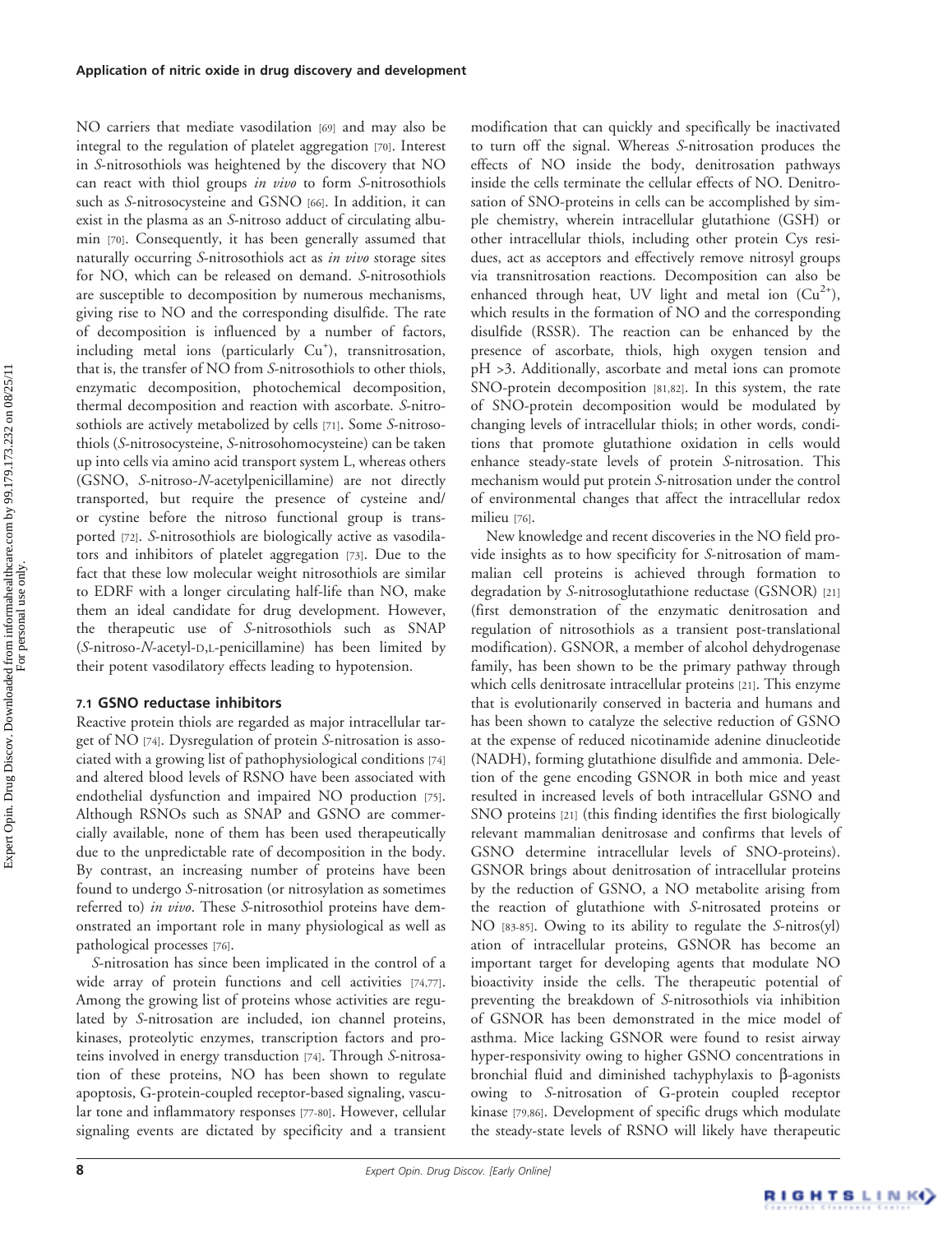benefit. Several compounds have now been identified that act as inhibitors of GSNOR [87].

# 8. Nitrite and nitrate

Inorganic nitrite  $(NO<sub>2</sub>^-)$  and nitrate  $(NO<sub>3</sub>^-)$  are known predominantly as undesired residues in the food chain or as inert oxidative end products of endogenous NO metabolism. However, from research performed over the past decade, it is now apparent that nitrate and nitrite are physiologically recycled in blood and tissues to form NO and other bioactive nitrogen oxides [88-91]. As a result, they should now be viewed as storage pools for NO-like bioactivity to be acted on when enzymatic NO production from NOS is insufficient. Nitrite is an oxidative breakdown product of NO that has been shown to serve as an acute marker of NO flux/formation [92]. Nitrite is in steady-state equilibrium with S-nitrosothiols [88,93] and has been shown to activate sGC and increase cGMP levels in tissues [88]. Therefore, nitrite is an ideal candidate for restoring both cGMP-dependent and -independent NO signaling.

In addition to the endogenous oxidation of NO, nitrite is also derived from reduction of salivary nitrate by commensal bacteria in the mouth and gastrointestinal tract [94,95] as well as from dietary sources such as meat, vegetables and drinking water. The bioactivation of nitrate from dietary or endogenous sources requires its initial reduction to nitrite, and because mammals lack specific and effective nitrate reductase enzymes, this conversion is mainly carried out by commensal bacteria in the mouth and gastrointestinal tract and on body surfaces [96] (first demonstration of NOS-independent NO production). Nitrate from the diet is rapidly absorbed in the upper gastrointestinal tract. In the blood, it mixes with the nitrate formed from the oxidation of endogenous NO produced from the NOS enzymes. After a meal rich in nitrate, the levels in plasma increase greatly and remain high for a prolonged period of time (plasma half-life of nitrate is  $5 - 6$  h). The nitrite levels in plasma also increase after nitrate ingestion [97]. Although much of the nitrate is eventually excreted in the urine, up to 25% is actively taken up by the salivary glands and is concentrated up to 20-fold in saliva [97,98]. Once in the mouth, commensal facultative anaerobic bacteria reduce nitrate to nitrite during respiration by the action of nitrate reductases [96,99]. Human nitrate reduction requires the presence of these bacteria – suggesting a functional symbiosis relationship – as mammalian cells cannot effectively metabolize this anion. The salivary nitrate levels can approach 10 mM and nitrite levels  $1 - 2$  mM after a dietary nitrate load [97]. When saliva enters the acidic stomach  $(1 - 1.5 \frac{\text{I}}{\text{day}})$ , much of the nitrite is rapidly protonated to form nitrous acid  $(HNO<sub>2</sub>;$  $pK_a \sim 3.3$ ), which decomposes further to form NO and other nitrogen oxides [90,91]. This human nitrogen cycle is illustrated in Figure 4. Once nitrite is absorbed and circulated, it is taken up by peripheral tissues and can be stored in cells. The oneelectron nitrite reduction to NO can occur in a much simpler mechanism than the two-electron reduction of nitrate by

bacteria. The one-electron reduction of nitrite can occur by ferrous heme proteins (or any redox active metal) through the following reaction:

# $NO<sub>2</sub> + Fe<sup>(II)</sup> + H<sup>+</sup> \leftrightarrow NO + Fe<sup>(III)</sup> + OH<sup>-</sup>$

This is the same biologically active NO as that produced by NOS, with nitrite rather than L-Arg as the precursor and is a relatively inefficient process [100]. Much of the recent focus on nitrite physiology is due to its ability to be reduced to NO during ischemic or hypoxic events [101-103]. Nitrite reductase activity in mammalian tissues has been linked to the mitochondrial electron transport system [104,105], protonation [102], deoxyhemoglobin [106] and xanthine oxidase [107,108]. Nitrite can also transiently form nitrosothiols (RSNOs) under both normoxic and hypoxic conditions [101] and a recent study by Bryan et al. demonstrates that steadystate concentrations of tissue nitrite and nitroso are affected by changes in dietary NOx (nitrite and nitrate) intake [88] (this study demonstrates that nitrite had unique signaling properties independent of NO). Furthermore, enriching dietary intake of nitrite and nitrate translates into significantly less injury from heart attack [109] (first study to show that dietary nitrite and nitrate could reduce injury from heart attack). Previous studies also demonstrated that nitrite therapy given intravenously prior to reperfusion protects against hepatic and myocardial ischemia--reperfusion (I/R) injury [110]. Additionally, experiments in primates revealed a beneficial effect of long-term application of nitrite on cerebral vasospasm [111]. Moreover, inhalation of nitrite selectively dilates the pulmonary circulation under hypoxic conditions in vivo in sheep [112]. Topical application of nitrite improves skin infections and ulcerations [113]. Furthermore, in the stomach, nitrite-derived NO seems to play an important role in host defense [96] and in regulation of gastric mucosal integrity [114]. All of these studies together along with the observation that nitrite can act as a marker of NOS activity [92] opened a new avenue for the diagnostic and therapeutic application of nitrite, especially in cardiovascular diseases, using nitrite as marker as well as an active agent. Oral nitrite has also been shown to reverse L-NAME (NG-nitro-L-arginine methyl ester)-induced hypertension and serve as an alternate source of NO in vivo [115]. In fact, a report by Kleinbongard et al. [116] demonstrates that plasma nitrite levels progressively decrease with increasing cardiovascular risk. Since a substantial portion of steady-state nitrite concentrations in blood and tissue are derived from dietary sources [88], modulation of nitrite and/or nitrate intake may provide a first line of defense for conditions associated with NO insufficiency [103]. In fact, it has been reported that dietary nitrate reduces blood pressure in healthy volunteers [117,118] (both of these publication demonstrate the effects of inorganic nitrate on NO-dependent regulation of blood pressure).

There is emerging evidence that many of the physiological effects and perhaps part of the mechanism of action for nitrite involves sub-cellular interaction within the mitochondria [119]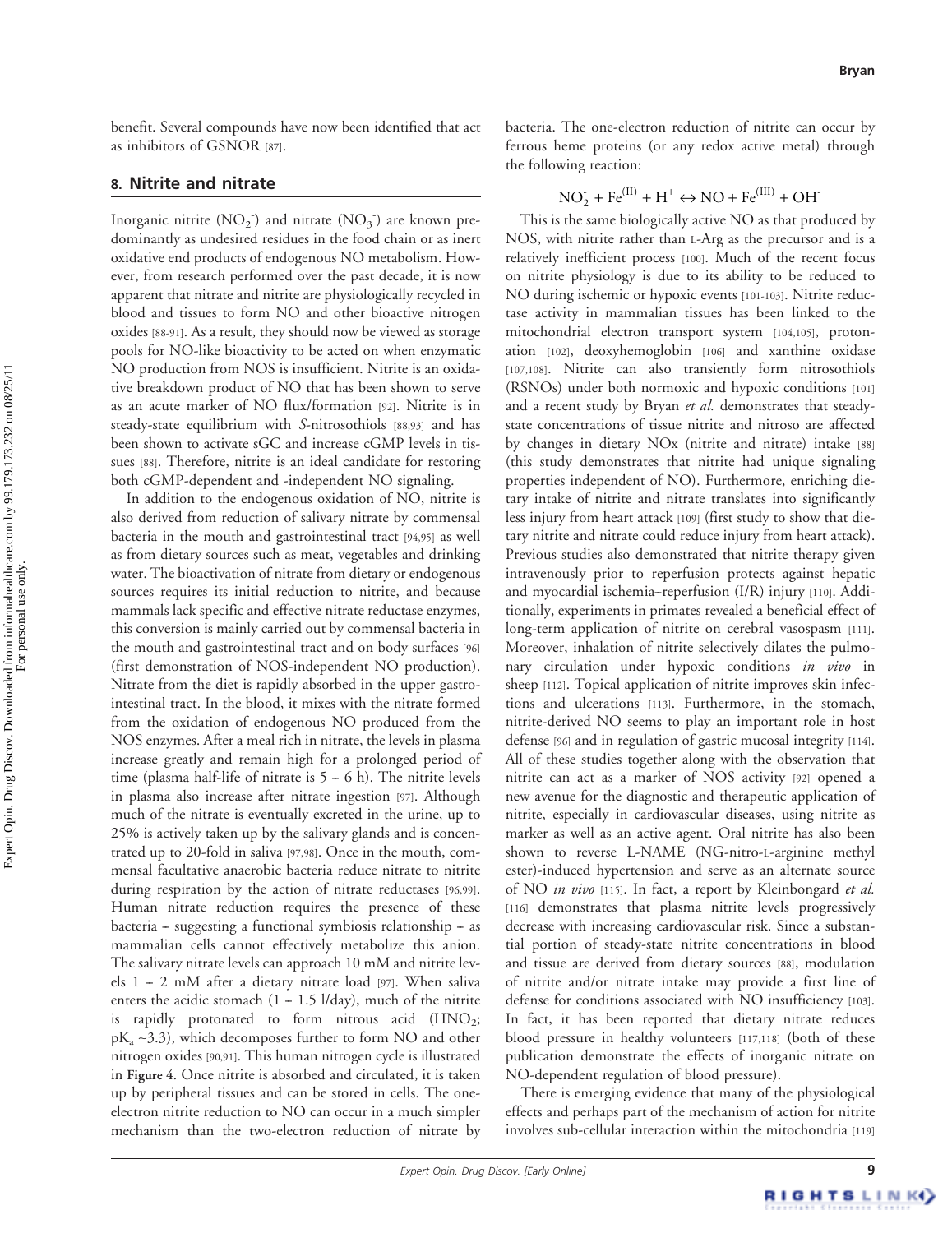

Figure 4. Human nitrogen cycle.

(this study demonstrates a unique mechanism of action for nitrite). We have known for over a decade that NO affects mitochondria energetics and biogenesis [120,121] (these studies by Moncada's group were the seminal papers on effects of NO on mitochondrial function). NO competes with oxygen for binding to cytochrome  $c$  oxidase in the mitochondrial electron transport chain, leading to inhibition of mitochondrial respiration [122]. This reversible inhibition is thought to extend to oxygen gradient in tissue and protect from ischemic damage [123]. These NO-mediated events also act as triggers by which mitochondria modulate signal transduction cascades involved in the induction of cellular defense mechanisms and adaptive responses, particularly in response to hypoxia and other environmental stressors [124]. Since nitrite can be reduced to NO by components of the mitochondrial electron transport chain [105,119,125], nitrite may exert NO-like effects on mitochondria. This suggests that nitrite could play a role in regulating cellular energetic and oxygen utilization as well as mitochondrial biogenesis, especially in conditions of physiologic hypoxia [126]. Nitrite may be an important therapeutic consideration in mitochondrial disorders such as mitochondrial myopathy, encephalopathy, lactic acidosis with stroke-like episodes (MELAS) syndrome.

Nitrite and nitrate therapy or supplementation may restore NO homeostasis from endothelial dysfunction and provide benefit in a number of diseases characterized by NO insufficiency [127,128] (edited textbooks exclusively devoted to nitrate-nitrite-NO biochemistry and physiology). If so, this will provide the basis for new preventive or therapeutic strategies and new dietary guidelines for optimal health. From a public health perspective, we may be able to make better recommendations on diet and dramatically affect the incidence and severity of cardiovascular disease and the subsequent clinical events.

# 9. Summary

In 2006, total healthcare expenditures in the USA exceeded US\$2 trillion, or US\$6700 per person [129]. This trend is expected to increase over the coming years, reaching US\$4 trilllion in 2015. Currently, costs associated with chronic diseases such as obesity, diabetes, hypertension, coronary artery disease account for 75% of the nation's annual healthcare costs. According to the American Heart Association, an estimated 81 million people had one or more forms of cardiovascular disease in the USA in 2006, including hypertension, coronary artery disease, myocardial infarction, angina pectoris, stroke and heart failure. Most, if not all, of the chronic conditions mentioned above are the result of a dysfunctional endothelium and inability to produce NO and/or maintain NO homeostasis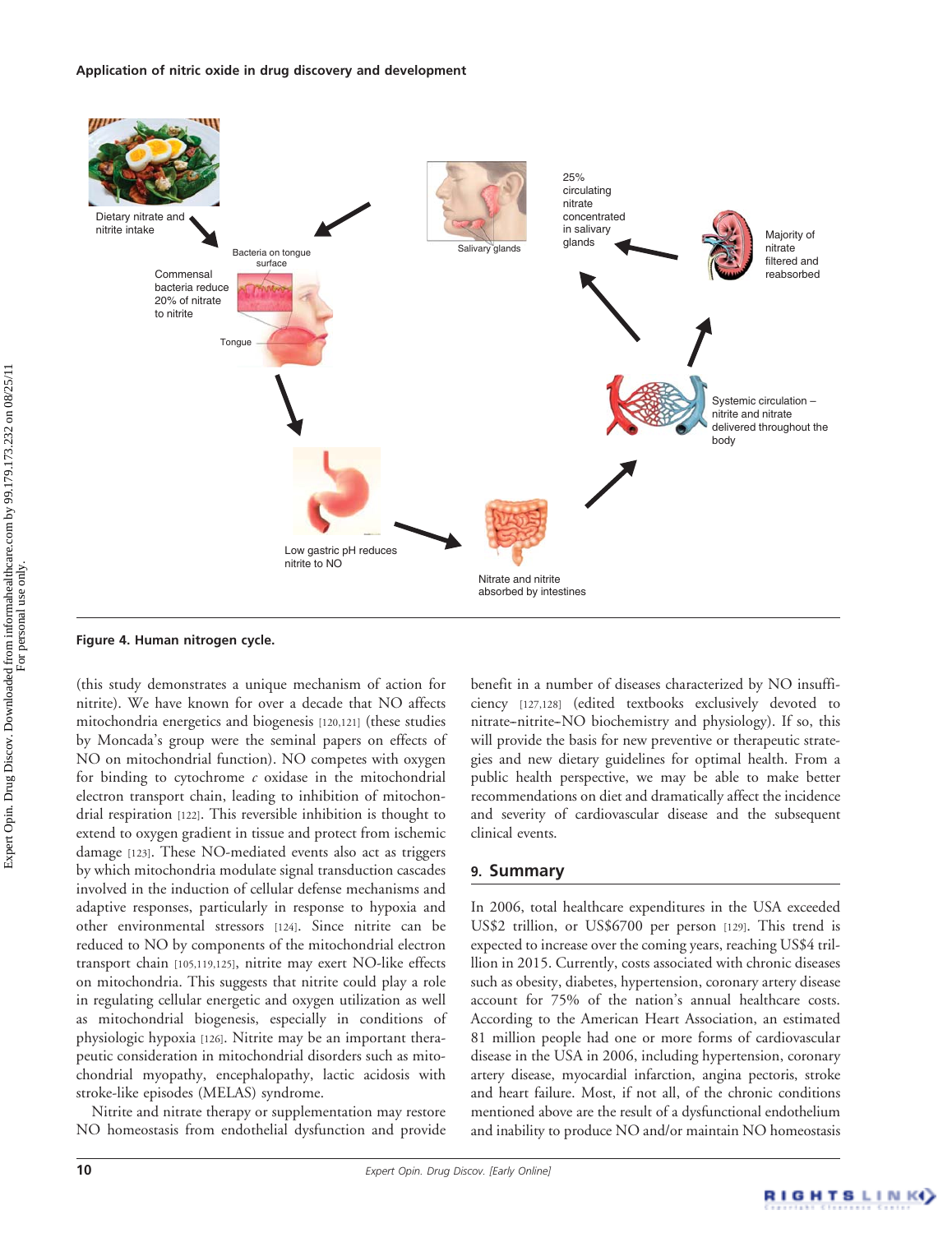and signaling. Understanding and developing new strategies to restore NO homeostasis will have a profound impact on public health and on the healthcare system.

# 10. Expert opinion

Development of NO-based therapies has been slow and largely unsuccessful given the number of FDA-approved NO therapies, the demand for such technologies and the number of disease states that can be affected. Due to the ubiquitous nature of the NO pathway in virtually all biological systems and the precise spatially and temporally controlled regulation and production of NO, it will be challenging to develop targeted NO therapeutics that can recapitulate endogenous endothelial NO production in select tissues. The fact that NO reacts primarily with transition metals and other free radicals, including thiyl radicals to form nitrosothiols as a means to modulate protein structure and function provides finite candidates for drug targets. Most of the disease conditions associated with NO insufficiency is due to dysfunctional NOS or enhanced scavenging of NO once produced or a combination of both. Strategies designed to restore NO production and prevent NO scavenging that allow NO to reach and activate its cellular targets will likely have the most beneficial effects. As we learn more about the downstream targets of NO, effective and specific therapeutics can be developed to activate those pathways that may be able to overcome insufficient NOS production of NO. Development of NO donors is an unlikely strategy for chronic treatment of conditions due to NO insufficiency, although acutely they may be very effective. The recent FDA ruling of not approving NO hybrid drugs due to long-term safety concerns corroborates my opinion. Activators of sGC or inhibitors of PD5 still are an attractive area of research but until targeted delivery of these agents to the specific tissue bed or organs can be achieved, there will continue to be unwanted systemic side effects.

In my opinion, strategies designed to provide cells or tissue beds with substrate or precursors of NO that can be activated under specific conditions should be the goal of NObased therapies. This puts the activation and production of NO under local regulation analogous to the endogenous physiological pathway. Most physiological systems are rich in redundancy, allowing backup systems to support the primary system. Until now, scientists have operated under the paradigm of the L-Arg--NO pathway by NOS enzymes as the only pathway to produce NO. The emergence of a redundant pathway for maintenance of NO homeostasis by dietary nitrite and nitrate provides a new mode of intervention and a new paradigm for restoring NO homeostasis. The provision of nitrate and nitrite as sources of NO may then be viewed as a system of redundancy. This paradigm opens up a form of complementary and alternative medicine which aims to prevent and treat disease with substances which are natural to the body. Linus Pauling championed this approach many years ago and advocated 'the right molecules in the right amounts'. Pauling indicated that the right molecules are 'substances that are normally present in the human body' and that same premise can be applied to the NO biochemistry of patients. Preclinical and clinical studies now reveal that nitrite can replete NO metabolites and correct conditions associated with NO insufficiency, as commonly measured by nitrite. We know nitrite is in steady-state equilibrium with nitrosothiols and nitrite can be reduced back to NO under appropriate conditions which can then activate NOdependent targets such as sGC. One-electron reduction of nitrite to NO is energetically and kinetically favorable to a five-electron oxidation of L-Arg and the inherent nitrosative chemistry of nitrite serves to regulate nitrosothiols. Therefore, nitrite can theoretically activate the same pathways as NO, but under different regulations based primarily on redox status and oxygen tension. Nitrite then can not only act as a diagnostic or biomarker for NO availability but also act as an agent to restore NO homeostasis. The ultimate question is: Is nitrite 'drugable' and can it be developed and classified as a drug? Although efforts are underway to assess the potential usefulness of inorganic nitrite in a number of clinical research studies at the US National Institutes of Health and other institutions, it is unlikely that nitrite can be developed as a drug. Intellectual property claims related to simple, naturally occurring inorganic compounds are legally difficult to defend and the material itself is cheap and readily available. Furthermore, nitrite and nitrate have been classified by the FDA as 'Generally Recognized as Safe' for use as food additives and they are naturally occurring in many foods [130] and is present in relatively high concentrations in breast milk [131]. Regulation of nitrite and nitrate as a drug would be extremely arduous and complicated since they have been part of our food supply for centuries and may account for the health benefits of the Mediterranean and DASH (dietary approaches to stop hypertension) diets [130]. What is clear though is the undisputed health benefits of inorganic nitrite and nitrate in the proper context which provides justification for their use as active agents [127]. Many over-the-counter dietary supplements, particularly green food complexes are enriched in nitrite and/or nitrate [130]. In fact, use of a rationally designed nitrite- and nitrate-enriched dietary supplement has been shown in a clinical trial to restore NO homeostasis and modify cardiovascular risk factors such as hyperlipidemia [132].

Rather than a drug, nitrite may serve an even more important role. One cannot help but notice the emerging physiological data on nitrite are strikingly analogous to a vitamin. Vitamin or vital amine was the term coined by Casimir Funk (1884 -- 1967) for the unidentified substances present in food which could prevent the diseases such as scurvy, beriberi and pellagra. A vitamin is by definition any of a group of organic substance essential in small quantities to normal metabolism, found in minute amounts in natural foods or sometimes produced synthetically: deficiencies of vitamins produce specific disorders. We may have identified a new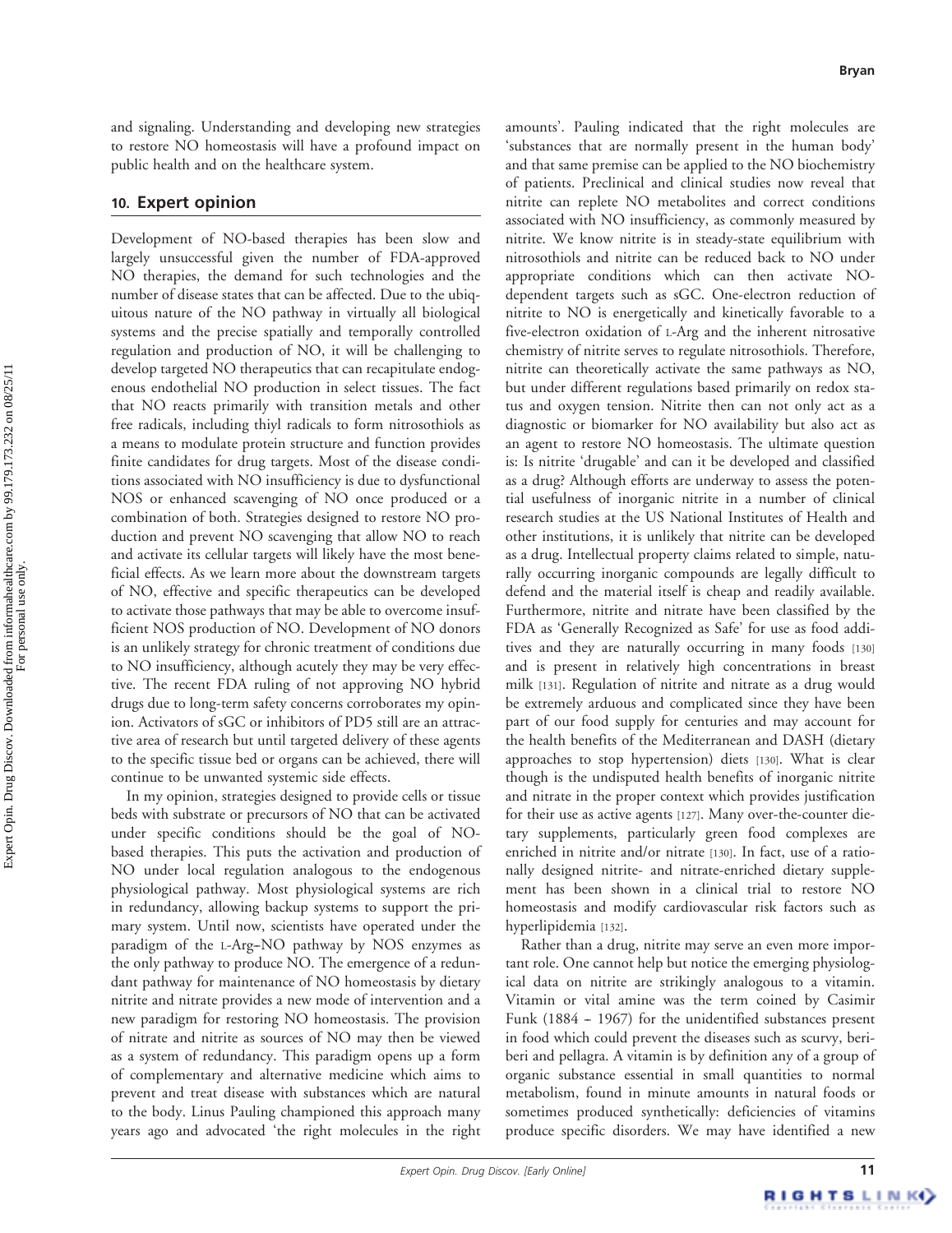vitamin, perhaps a Vitamin N. We know that nitrite is produced in relatively small quantities in normal metabolism of L-Arg and reduction of nitrate and is found in minute amounts in natural foods. Many animal studies reveal that nitrite insufficiency exacerbates I/R injury and increases mortality from I/R [109]. There are a host of diseases which are associated with decreased NO availability as measured by nitrite. Becoming more evident is the enormous benefit of exogenous dietary nitrite and nitrate in a number of disease models in animals and even in humans.

As we move forward with paradigm shifts and medical discoveries, the scientific community's main objective is to understand mechanisms of disease development to the extent needed to design rational therapies but with the ultimate goal of developing strategies for the prevention of human diseases. One could make a strong argument that diet should be a first target for disease prevention. Very little can affect our health more than what we choose to eat and our daily lifestyle habits. The realization of a nitrate-nitrite-NO pathway suggests that NO can be modulated by the diet independent of its enzymatic synthesis from L-Arg, for example, the consumption of nitrite- and nitrate-rich foods, such as leafy vegetables [133]. Antioxidants, such as vitamin C and polyphenols, can positively affect NO production from both pathways. First,

they help protect the essential co-factors for the NOS pathway, such as BH4, from becoming oxidized and, therefore, promote L-Arg conversion to NO. Second, the presence of antioxidants protects NO from being scavenged once it is produced. Third, vitamin C and polyphenols can facilitate the reduction of nitrite to NO in the presence of an electron acceptor, thereby providing a recycling pathway. Although a very effective strategy at restoring NO homeostasis, the nitrate--nitrite--NO pathway may disrupt commercial development of NO drugs. Diet and nutrition may be the key to NO therapies. After all it was Hippocrates who said 'Let food be thy medicine and medicine be thy food'.

# Declaration of interest

Nathan S Bryan has a financial interest in Neogenis, Inc. as a paid consultant and stockowner. Bryan also has stock options in SAJE Pharma and has received honoraria for consulting services to Bristol-Myers Squibb. His financial and research conflicts of interest are managed by UTHSCH Conflicts of Interest Management Plans, developed from and reviewed by the Research Conflicts of Interest Committee and approved by the Executive Vice President for Research at the University of Texas Health Science Center at Houston.

# Bibliography

Papers of special note have been highlighted as either of interest ( $\bullet$ ) or of considerable interest  $(••)$  to readers.

- 1. Stuehr DJ, Marletta MA. Mammalian nitrate biosynthesis: mouse macrophages produce nitrite and nitrate in response to Escherichia coli lipopolysaccharide. Proc Natl Acad Sci USA 1985;82:7738-42
- 2. Hibbs JB Jr, Taintor RR, Vavrin Z. Macrophage cytotoxicity: role for L-arginine deiminase and imino nitrogen oxidation to nitrite. Science 1987;235:473-6
- First demonstration that cells utilized L-arginine for cytotoxicity in the immune system.
- 3. Arnold WP, Mittal CK, Katsuki S, et al. Nitric oxide activates guanylate cyclase and increases guanosine 3':5'-cyclic monophosphate levels in various tissue preparations. Proc Natl Acad Sci USA 1977;74:3203-7
- 4. Ignarro LJ, Buga GM, Wood KS, et al. Endothelium-derived relaxing factor produced and released from artery and vein is nitric oxide. Proc Natl Acad Sci USA 1987;84:9265-9
- 5. Furchgott RF, Zawadzki JV. The obligatory role of endothelial cells in the

relaxation of arterial smooth muscle by acetycholine. Nature 1980;288:373-6

- .. The discovery of EDRF by Furchott marked the beginning of the nitric oxide field.
- 6. Garthwaite J, Charles SL, Chess-Williams R. Endothelium-derived relaxing factor release on activation of NMDA receptors suggests role as intercellular messenger in the brain. Nature 1988;336:385-8
- 7. Moncada S, Palmer RMJ, Higgs A. Nitric oxide: physiology, pathophysiology and pharmacology. Pharmacol Rev 1991;43:109-42
- 8. Koshland DE Jr. The molecule of the year. Science 1992;258:1861
- 9. Abrams J. Beneficial actions of nitrates in cardiovascular disease. Am J Cardiol 1996;77:31C-7C
- 10. Nakamura Y, Moss AJ, Brown MW, et al. Long-term nitrate use may be deleterious in ischemic heart disease: a study using the databases from two large-scale postinfarction studies. Multicenter Myocardial Ischemia Research Group. Am Heart J 1999;138:577-85
- 11. Kanamasa K, Hayashi T, Kimura A, et al. Long-term, continuous treatment

with both oral and transdermal nitrates increases cardiac events in healed myocardial infarction patients. Angiology 2002;53:399-408

- 12. Bloch KD, Steinbicker A, Lohmeyer L, et al. Inhaled nitric oxide. In: Bryan NS, Loscalzo J. editors. Nitrite and nitrate in human health and disease. Springer Humana Press; New York; 2011. p. 187-206
- 13. Jain KK. Nitric oxide: therapeutics, markets and companies. Jain PharmaBiotech; Basel Switzerland: 2010
- 14. Katsuki S, Arnold W, Mittal C, Murad F. Stimulation of guanylate cyclase by sodium nitroprusside, nitroglycerin and nitric oxide in various tissue preparations and comparison to the effects of sodium azide and hydroxylamine. J Cyclic Nucleotide Res 1977;3:23-35
- The demonstration of NO activating sGC was a seminal discovery that led to the Nobel Prize for Ferid Murad.
- 15. Moncada S, Higgs A. The L-arginine-nitric oxide pathway. N Engl J Med 1993;329:2002-12
- 16. Marletta MA, Yoon PS, Iyengar R, et al. Macrophage oxidation of L-arginine to nitrite and nitrate: nitric oxide is an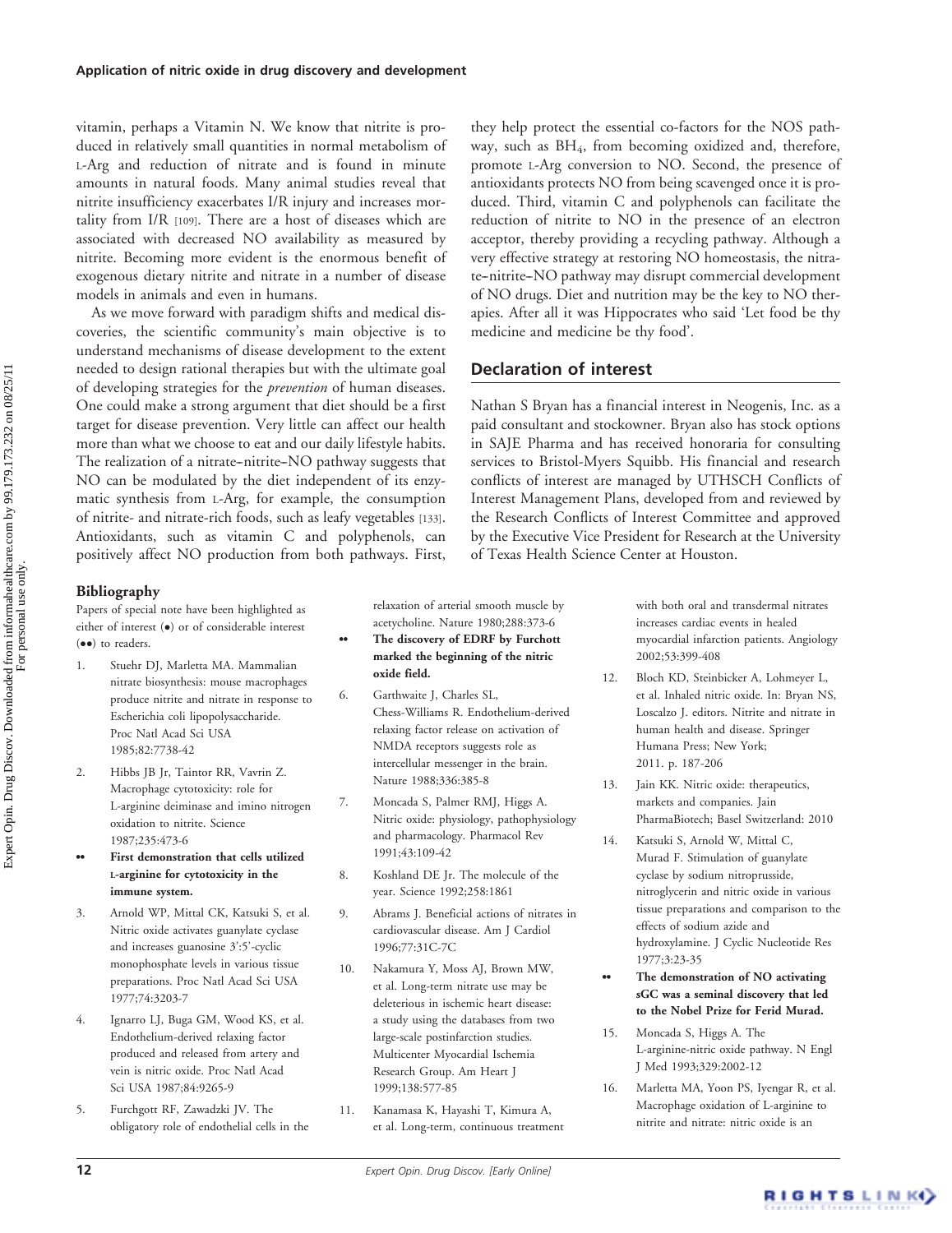intermediate. Biochemistry 1988;27:8706-11

- First demonstration that NO is produced by immune cells.
- 17. Liu Q, Gross SS. Binding sites of nitric oxide synthases. Methods Enzymol 1996;268:311-24
- 18. Abu-Soud HM, Yoho LL, Stuehr DJ. Calmodulin controls neuronal nitric-oxide synthase by a dual mechanism. J Biol Chem 1994;269:32047-50
- 19. Abu-Soud HM, Stuehr DJ. Nitric oxide synthases reveal a role for calmodulin in controlling electron transfer. Proc Natl Acad Sci USA 1993;90:10769-72
- 20. Vasquez-Vivar J, Kalyanaraman B, Martasek P. The role of tetrahydrobiopterin in superoxide generation from eNOS: enzymology and physiological implications. Free Radic Res 2003;37:121-7
- 21. Liu L, Hausladen A, Zeng M, et al. A metabolic enzyme for S-nitrosothiol conserved from bacteria to humans. Nature 2001;410:490-4
- First demonstration of the enzymatic denitrosation and regulation of nitrosothiols as a transient post-translational modification.
- 22. Friedman A, Friedman J. New biomaterials for the sustained release of nitric oxide: past, present and future. Expert Opin Drug Deliv 2009;6:1113-22
- 23. Stevens EV, Carpenter AW, Shin JH, et al. Nitric oxide-releasing silica nanoparticle inhibition of ovarian cancer cell growth. Mol Pharm 2010;7:775-85
- 24. Young JJ. Neointimal formation following drug-eluting stents: physiology, timeline, and the influence of drug delivery systems. Rev Cardiovasc Med 2007;8(Suppl 1):S3-10
- 25. Hetrick EM, Schoenfisch MH. Reducing implant-related infections: active release strategies. Chem Soc Rev 2006;35:780-9
- 26. Zaher C, Goldberg GA, Kadlubek P. Estimating angina prevalence in a managed care population. Am J Manag Care 2004;10:S339-46
- 27. Leesar MA, Stoddard MF, Dawn B, et al. Delayed preconditioning-mimetic action of nitroglycerin in patients undergoing coronary angioplasty. Circulation 2001;103:2935-41
- 28. Higa M, Takasu N, Tamanaha T, et al. Nitroglycerin spray rapidly improves pain

in a patient with chronic painful diabetic neuropathy. Diabet Med 2004;21:1053-4

- 29. Lindsey I, Jones OM, Cunningham C, Mortensen NJ. Chronic anal fissure. Br J Surg 2004;91:270-9
- 30. Baxter K, Howden BO, Jablonski P. Heart preservation with celsior solution improved by the addition of nitroglycerine. Transplantation 2001;71:1380-4
- 31. Yasuda H, Yamaya M, Nakayama K, et al. Randomized phase II trial comparing nitroglycerin plus vinorelbine and cisplatin with vinorelbine and cisplatin alone in previously untreated stage IIIB/IV non-small-cell lung cancer. J Clin Oncol 2006;24:688-94
- 32. Daiber A, Munzel T, Gori T. Organic nitrates and nitrate tolerance-state of the art and future developments. Adv Pharmacol 2010;60:177-227
- 33. Hebert D, Xiang J-X, Lam JYT. Persistent inhibition of platelets during continuous nitroglycerin therapy despite hemodynamic tolerance. Circulation 1997;95:1308-13
- 34. Fung HL. Biochemical mechanism of nitroglycerin action and tolerance: is this old mystery solved? Annu Rev Pharmacol Toxicol 2004;44:67-85
- 35. Feelisch M, Noack E, Schroder H. Explanation of the discrepancy between the degree of organic nitrate decomposition, nitrite formation and guanylate cyclase stimulation. Eur Heart J 1988;9(Suppl A):57-62
- 36. Needleman P, Lang S, Johnson EM Jr. Organic nitrates: relationship between biotransformation and rational angina pectoris therapy. J Pharmacol Exp Ther 1972;181:489-97
- 37. Fung HL, Bauer JA. Mechanisms of nitrate tolerance. Cardiovasc Drugs Ther 1994;8:489-99
- 38. Chen Z, Foster MW, Zhang J, et al. An essential role for mitochondrial aldehyde dehydrogenase in nitroglycerin bioactivation. Proc Natl Acad Sci USA 2005;102:12159-64
- 39. Munzel T, Sayegh H, Freeman BA, et al. Evidence for enhanced vascular superoxide anion production in nitrate tolerance. A novel mechanism underlying tolerance and cross-tolerance. J Clin Invest 1995;95:187-94
- 40. Pi X, Yan C, Kim D, et al. Differential expression of genes from nitrate-tolerant rat aorta. J Vasc Res 2002;39:304-10
- 41. Packer M, Lee WH, Kessler PD, et al. Prevention and reversal of nitrate tolerance in patients with congestive heart failure. N Engl J Med 1987;317:799-804
- 42. Bassenge E, Fink N, Skatchkov M, Fink B. Dietary supplement with vitamin C prevents nitrate tolerance. J Clin Invest 1998;102:67-71
- 43. Watanabe H, Kakihana M, Ohtsuka S, Sugishita Y. Randomized, double-blind, placebo-controlled study of supplemental vitamin E on attenuation of the development of nitrate tolerance. J Cardiol 1998;31:173-81
- 44. Gori T, Burstein JM, Ahmed S, et al. Folic acid prevents nitroglycerin-induced nitric oxide synthase dysfunction and nitrate tolerance: a human in vivo study. Circulation 2001;104:1119-23
- 45. Parker JO, Parker JD, Caldwell RW, et al. The effect of supplemental L-arginine on tolerance development during continuous transdermal nitroglycerin therapy. J Am Coll Cardiol 2002;39:1199-203
- 46. Watanabe H, Kakihana M, Ohtsuka S, Sugishita Y. Preventive effects of carvedilol on nitrate tolerance-a randomized, double-blind, placebo-controlled comparative study between carvedilol and arotinolol. J Am Coll Cardiol 1998;32:1201-6
- 47. Bauer JA, Fung HL. Concurrent hydralazine administration prevents nitroglycerin-induced hemodynamic tolerance in experimental heart failure. Circulation 1991;84:35-9
- 48. Munzel T, Li H, Mollnau H, et al. Effects of long-term nitroglycerin treatment on endothelial nitric oxide synthase (NOS III) gene expression, NOS III-mediated superoxide production, and vascular NO bioavailability [In Process Citation]. Circ Res 2000;86:E7-12
- 49. Wang EQ, Lee WI, Fung HL. Lack of critical involvement of endothelial nitric oxide synthase in vascular nitrate tolerance in mice. Br J Pharmacol 2002;135:299-302
- 50. Nakamura Y, Moss AJ, Brown MW, et al. Long-term nitrate use may be deleterious in ischemic heart disease: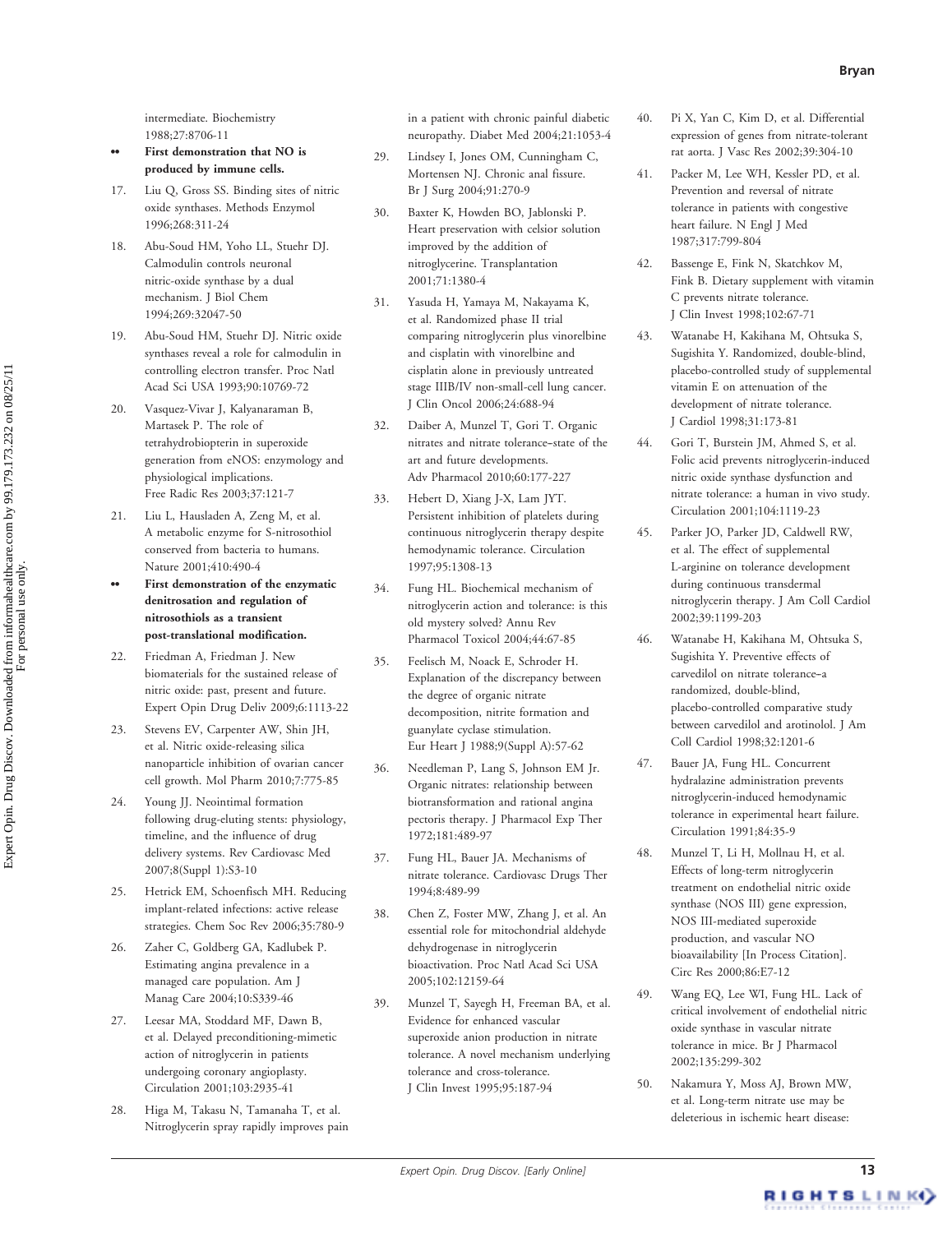#### Application of nitric oxide in drug discovery and development

a study using the databases from two large-scale postinfarction studies. Am Heart J 1999;138:577-85

- 51. Daiber A, Oelze M, Wenzel P, et al. Nitrate tolerance as a model of vascular dysfunction: roles for mitochondrial aldehyde dehydrogenase and mitochondrial oxidative stress. Pharmacol Rep 2009;61:33-48
- 52. Keefer LK. Progress toward clinical application of the nitric oxide-releasing diazeniumdiolates. Annu Rev Pharmacol Toxicol 2003;43:585-607
- 53. Pavlos CM, Xu H, Toscano JP. Controlled photochemical release of nitric oxide from O2-substituted diazeniumdiolates. Free Radic Biol Med 2004;37:745-52
- 54. Fiorucci S, Antonelli E, Burgaud JL, Morelli A. Nitric oxide-releasing NSAIDs: a review of their current status. Drug Saf 2001;24:801-11
- 55. Wallace JL, Del Soldato P. The therapeutic potential of NO-NSAIDs. Fundam Clin Pharmacol 2003;17:11-20
- 56. White WB, Schnitzer TJ, Fleming R, et al. Effects of the cyclooxygenase inhibiting nitric oxide donator naproxcinod versus naproxen on systemic blood pressure in patients with osteoarthritis. Am J Cardiol 2009;104:840-5
- 57. McDonald LJ, Murad F. Nitric oxide and cyclic GMP signaling. Proc Soc Exp Biol Med Soc Exp Biol Med 1996;211:1-6
- 58. Lucas KA, Pitari GM, Kazerounian S, et al. Guanylyl cyclases and signaling by cyclic GMP. Pharmacol Rev 2000;52:375-414
- 59. Biel M, Seeliger M, Pfeifer A, et al. Selective loss of cone function in mice lacking the cyclic nucleotide-gated channel CNG3. Proc Natl Acad Sci USA 1999;96:7553-7
- 60. Boolell M, Allen MJ, Ballard SA, et al. Sildenafil: an orally active type 5 cyclic GMP-specific phosphodiesterase inhibitor for the treatment of penile erectile dysfunction. Int J Impot Res 1996;8:47-52
- 61. Lee YC, Martin E, Murad F. Human recombinant soluble guanylyl cyclase: expression, purification, and regulation. Proc Natl Acad Sci USA 2000;97:10763-8
- 62. Evgenov OV, Pacher P, Schmidt PM, et al. NO-independent stimulators and activators of soluble guanylate cyclase: discovery and therapeutic potential. Nat Rev Drug Discov 2006;5:755-68
- 63. Martin E, Lee YC, Murad F. YC-1 activation of human soluble guanylyl cyclase has both heme-dependent and heme-independent components. Proc Natl Acad Sci USA 2001;98:12938-42
- 64. Bryan NS, Bian K, Murad F. Discovery of the nitric oxide signaling pathway and targets for drug development. Front Biosci 2009;14:1-18
- 65. Conti M. Phosphodiesterases and cyclic nucleotide signaling in endocrine cells. Mol Endocrinol 2000;14:1317-27
- 66. Stamler JS, Simon DI, Osborne JA, et al. S-nitrosylation of proteins with nitric oxide: synthesis and characterization of biologically active compounds. Proc Natl Acad Sci USA 1992;89:444-8
- 67. Stamler JS, Lamas S, Fang FC. Nitrosylation. The prototypic redox-based signaling mechanism. Cell 2001;106:675-83
- Dr. Stamler's group was the first to elucidate and describe post-translational protein modification by NO as a cGMP independent signaling pathway for NO.
- 68. Ignarro LJ, Lippton H, Edwards JC, et al. Mechanism of vascular smooth muscle relaxation by organic nitrates, nitrites, nitroprusside and nitric oxide: evidence for the involvement of S-nitrosothiols as active intermediates. J Pharmacol Exp Ther 1981;218:739-49
- 69. Gaston B, Reilly J, Drazen JM, et al. Endogenous nitrogen oxides and bronchodilator S-nitrosothiols in human airways. Proc Natl Acad Sci USA 1993;90:10957-61
- 70. Simon DI, Stamler JS, Jaraki O, et al. Antiplatelet properties of protein S-nitrosothiols derived from nitric oxide and endothelium-derived relaxing factor. Arterioscler Thromb 1993;13:791-9
- 71. Zhang Y, Hogg N. S-nitrosothiols: cellular formation and transport. Free Radic Biol Med 2005;38:831-8
- 72. Zhang Y, Hogg N. The mechanism of transmembrane S-nitrosothiol transport. Proc Natl Acad Sci USA 2004;101:7891-6
- 73. Stamler JS, Simon DI, Osborne JA, et al. S-nitrosylation of proteins with nitric oxide: synthesis and characterization of biologically active compounds. Proc Natl Acad Sci USA 1992;89:444-8
- 74. Foster MW, McMahon TJ, Stamler JS. S-nitrosylation in health and disease. Trends Mol Med 2003;9:160-8
- 75. Heiss C, Lauer T, Dejam A, et al. Plasma nitroso compounds are decreased in patients with endothelial dysfunction. J Am Coll Cardiol 2006;47:573-9
- 76. Lane P, Hao G, Gross SS. S-nitrosylation is emerging as a specific and fundamental posttranslational protein modification: head-to-head comparison with O-phosphorylation. Sci STKE 2001;2001:RE1
- 77. Hess DT, Matsumoto A, Kim SO, et al. Protein S-nitrosylation: purview and parameters. Nat Rev 2005;6:150-66
- 78. Hara MR, Agrawal N, Kim SF, et al. S-nitrosylated GAPDH initiates apoptotic cell death by nuclear translocation following Siah1 binding. Nat Cell Biol 2005;7:665-74
- 79. Whalen EJ, Foster MW, Matsumoto A, et al. Regulation of beta-Adrenergic receptor signaling by S-Nitrosylation of G-Protein-Coupled Receptor Kinase 2. Cell 2007;129:511-22
- 80. Kelleher ZT, Matsumoto A, Stamler JS, Marshall HE. NOS2 regulation of NF-kappaB by S-nitrosylation of p65. J Biol Chem 2007;282:30667-72
- 81. Kashiba-Iwatsuki M, Kitoh K, Kasahara E, et al. Ascorbic acid and reducing agents regulate the fates and functions of S-nitrosothiols. J Biochem 1997;122:1208-14
- 82. Dicks AP, Williams DL. Generation of nitric oxide from S-nitrosothiols using protein-bound Cu2+ sources. Chem Biol 1996;3:655-9
- 83. Gow AJ, Buerk DG, Ischiropoulos H. A novel reaction mechanism for the formation of S-nitrosothiol in vivo. J Biol Chem 1997;272:2841-5
- 84. Inoue K, Akaike T, Miyamoto Y, et al. Nitrosothiol formation catalyzed by ceruloplasmin. Implication for cytoprotective mechanism in vivo. J Biol Chem 1999;274:27069-75
- 85. Liu L, Yan Y, Zeng M, et al. Essential roles of S-nitrosothiols in vascular homeostasis and endotoxic shock. Cell 2004;116:617-28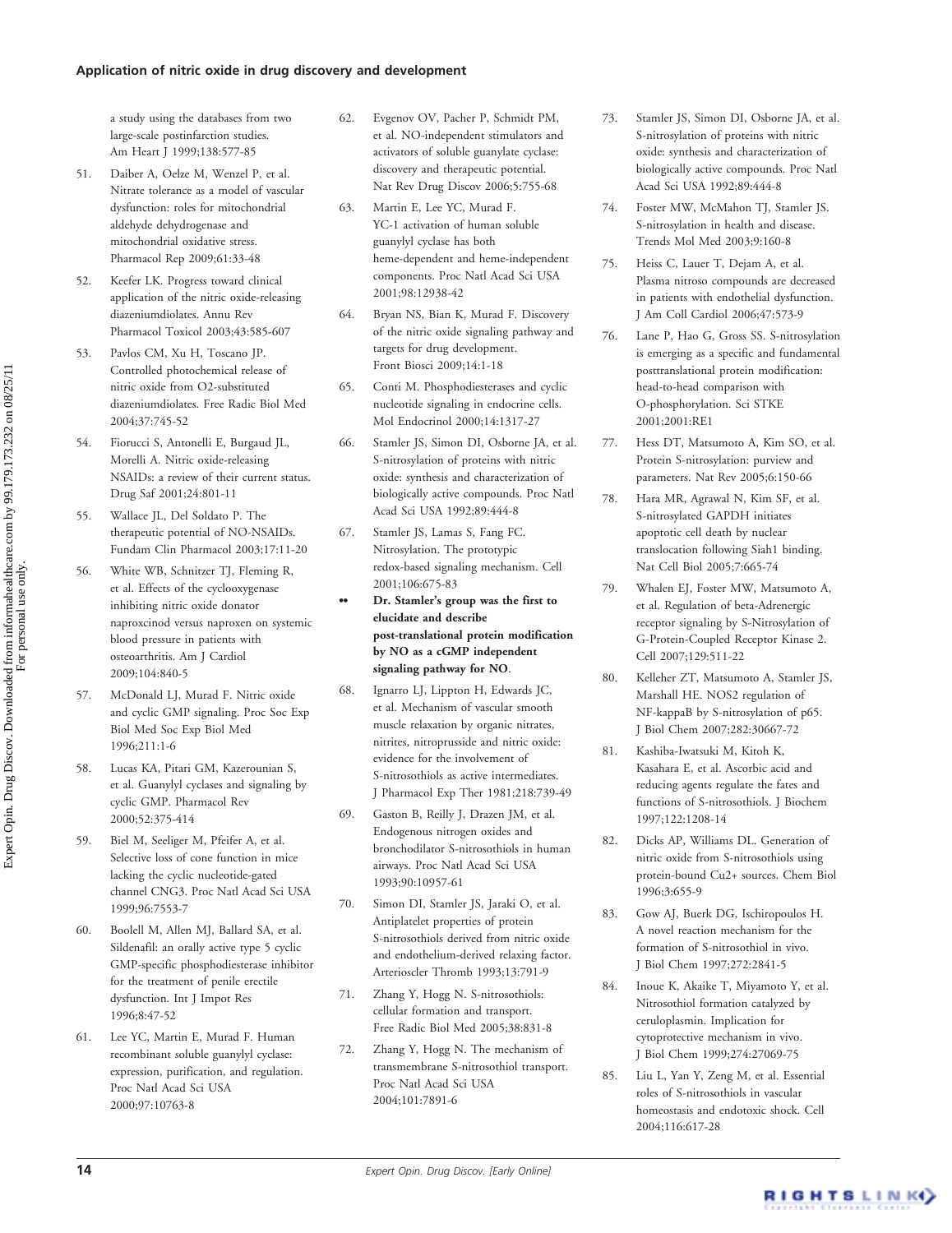- 86. Que LG, Liu L, Yan Y, et al. Protection from experimental asthma by an endogenous bronchodilator. Science 2005;308:1618-21
- 87. Sanghani PC, Davis WI, Fears SL, et al. Kinetic and cellular characterization of novel inhibitors of S-nitrosoglutathione reductase. J Biol Chem 2009;284:24354-62
- 88. Bryan NS, Fernandez BO, Bauer SM, et al. Nitrite is a signaling molecule and regulator of gene expression in mammalian tissues. Nat Chem Biol 2005;1:290-7
- . This study demonstrates that nitrite had unique signaling properties independent of NO.
- 89. Zweier JL, Wang P, Samouilov A, Kuppusamy P. Enzyme-independent formation of nitric oxide in biological tissues. Nat Med 1995;1:804-9
- 90. Lundberg JO, Weitzberg E, Lundberg JM, Alving K. Intragastric nitric oxide production in humans: measurements in expelled air. Gut 1994;35:1543-6
- 91. Benjamin N, O'Driscoll F, Dougall H, et al. Stomach NO synthesis. Nature 1994;368:502
- 92. Kleinbongard P, Dejam A, Lauer T, et al. Plasma nitrite reflects constitutive nitric oxide synthase activity in mammals. Free Radic Biol Med 2003;35:790-6
- 93. Angelo M, Singel DJ, Stamler JS. An S-nitrosothiol (SNO) synthase function of hemoglobin that utilizes nitrite as a substrate. Proc Natl Acad Sci USA 2006;103:8366-71
- 94. Tannenbaum SR, Sinskey AJ, Weisman M, Bishop W. Nitrite in human saliva. Its possible relationship to nitrosamine formation. J Natl Cancer Inst 1974;53:79-84
- 95. van Maanen JM, van Geel AA, Kleinjans JC. Modulation of nitrate-nitrite conversion in the oral cavity. Cancer Detect Prev 1996;20:590-6
- 96. Duncan C, Dougall H, Johnston P, et al. Chemical generation of nitric oxide in the mouth from the enterosalivary circulation of dietary nitrate. Nat Med 1995;1:546-51
- First demonstration of NOS independent NO production
- 97. Lundberg JO, Govoni M. Inorganic nitrate is a possible source for systemic generation of nitric oxide. Free Radic Biol Med 2004;37:395-400
- 98. Spiegelhalder B, Eisenbrand G, Preussmann R. Influence of dietary nitrate on nitrite content of human saliva: possible relevance to in vivo formation of N-nitroso compounds. Food Cosmet Toxicol 1976;14:545-8
- 99. Lundberg JO, Weitzberg E, Cole JA, Benjamin N. Nitrate, bacteria and human health. Nat Rev Microbiol 2004;2:593-602
- 100. Feelisch M, Fernandez BO, Bryan NS, et al. Tissue Processing of Nitrite in Hypoxia: An Intricate Interplay of Nitric Oxide-Generating and -Scavenging Systems. J Biol Chem 2008;283:33927-34
- 101. Bryan NS, Rassaf T, Maloney RE, et al. Cellular targets and mechanisms of Nitros(yl)ation: an insight into their nature and kinetics in vivo. Proc Natl Acad Sci USA 2004;101:4308-13
- 102. Zweier JL, Wang P, Samouilov A, Kuppusamy P. Enzyme-independent formation of nitric oxide in biological tissues. Nat Med 1995;1:804-9
- 103. Bryan NS. Nitrite in nitric oxide biology: cause or consequence? A systems-based review. Free Radic Biol Med 2006;41:691-701
- 104. Walters CL, Casselden RJ, Taylor AM. Nitrite metabolism by skeletal muscle mitochondria in relation to haem pigments. Biochim Biophys Acta 1967;143:310-18
- 105. Kozlov AV, Staniek K, Nohl H. Nitrite reductase activity is a novel function of mammalian mitochondria. FEBS Lett 1999;454:127-30
- 106. Cosby K, Partovi KS, Crawford JH, et al. Nitrite reduction to nitric oxide by deoxyhemoglobin vasodilates the human circulation. Nat Med 2003;9:1498-505
- 107. Li H, Samouilov A, Liu X, Zweier JL. Characterization of the effects of oxygen on xanthine oxidase-mediated nitric oxide formation. J Biol Chem 2004;279:16939-46
- 108. Webb A, Bond R, McLean P, et al. Reduction of nitrite to nitric oxide during ischemia protects against myocardial ischemia-reperfusion damage. Proc Natl Acad Sci USA 2004;101:13683-8
- 109. Bryan NS, Calvert JW, Elrod JW, et al. Dietary nitrite supplementation protects against myocardial ischemia-reperfusion injury. Proc Natl Acad Sci USA 2007;104:19144-9
- First study to show that dietary nitrite and nitrate could reduce injury from heart attack.
- 110. Duranski MR, Greer JJ, Dejam A, et al. Cytoprotective effects of nitrite during in vivo ischemia-reperfusion of the heart and liver. J Clin Invest 2005;115:1232-40
- 111. Pluta RM, Dejam A, Grimes G, et al. Nitrite infusions to prevent delayed cerebral vasospasm in a primate model of subarachnoid hemorrhage. JAMA 2005;293:1477-84
- 112. Hunter CJ, Dejam A, Blood AB, et al. Inhaled nebulized nitrite is a hypoxia-sensitive NO-dependent selective pulmonary vasodilator. Nat Med 2004;10:1122-7
- 113. Hardwick JB, Tucker AT, Wilks M, et al. A novel method for the delivery of nitric oxide therapy to the skin of human subjects using a semi-permeable membrane. Clin Sci (Lond) 2001;100:395-400
- 114. Bjorne HH, Petersson J, Phillipson M, et al. Nitrite in saliva increases gastric mucosal blood flow and mucus thickness. J Clin Invest 2004;113:106-14
- 115. Tsuchiya K, Kanematsu Y, Yoshizumi M, et al. Nitrite is an alternative source of NO in vivo. Am J Physiol 2005;288:H2163-70
- 116. Kleinbongard P, Dejam A, Lauer T, et al. Plasma nitrite concentrations reflect the degree of endothelial dysfunction in humans. Free Radic Biol Med 2006;40:295-302
- 117. Larsen FJ, Ekblom B, Sahlin K, et al. Effects of dietary nitrate on blood pressure in healthy volunteers. N Engl J Med 2006;355:2792-3
- 118. Webb AJ, Patel N, Loukogeorgakis S, et al. Acute blood pressure lowering, vasoprotective, and antiplatelet properties of dietary nitrate via bioconversion to nitrite. Hypertension 2008;51:784-90
- Both of these publication demonstrate the effects of inorganic nitrate on NO dependent regulation of blood pressure.
- 119. Shiva S, Sack MN, Greer JJ, et al. Nitrite augments tolerance to ischemia/